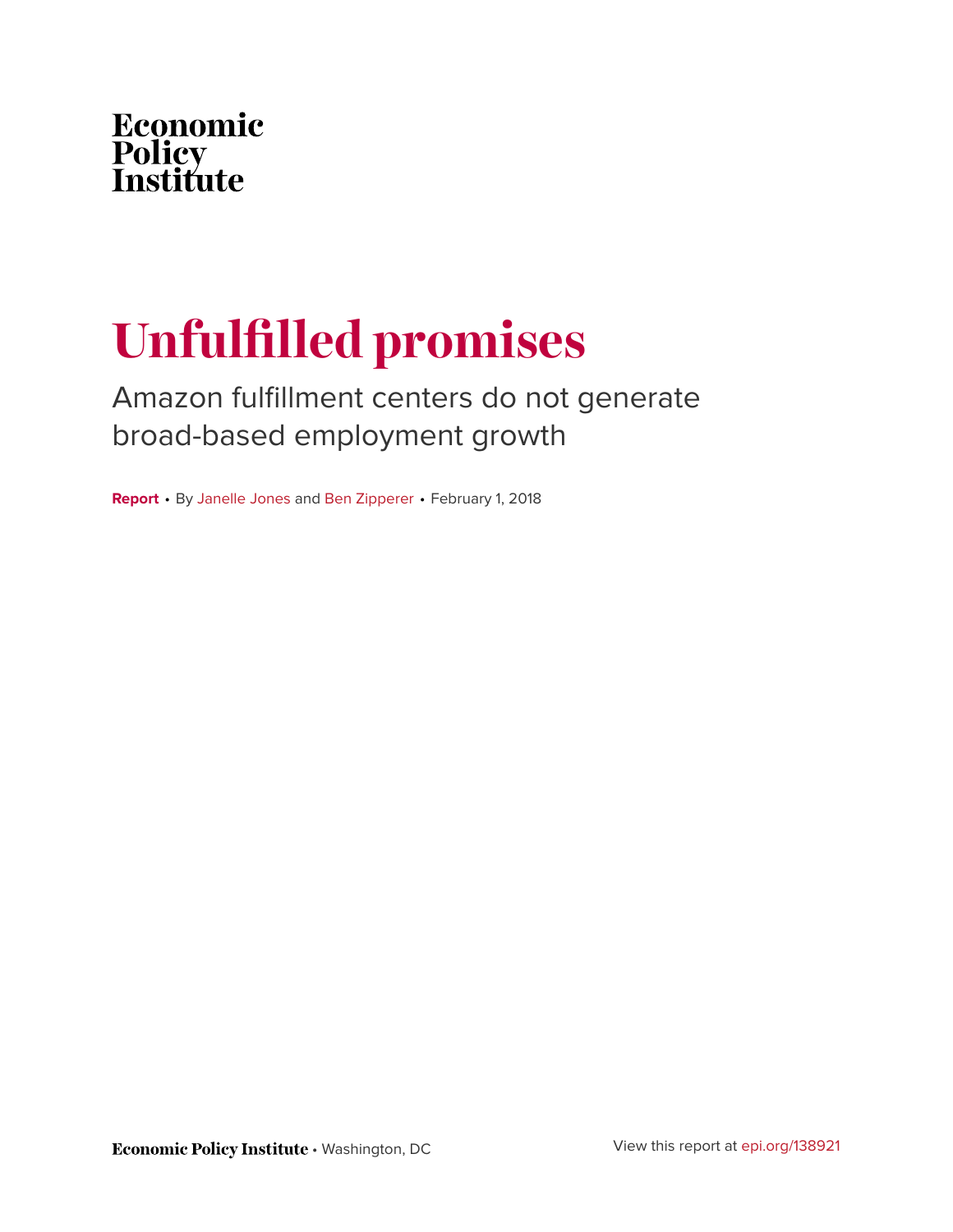**What this report finds:** When Amazon opens a new fulfillment center, the host county gains roughly 30 percent more warehousing and storage jobs but no new net jobs overall, as the jobs created in warehousing and storage are likely offset by job losses in other industries.

**Why it matters:** State and local governments give away millions in tax abatements, credits, exemptions, and infrastructure assistance to lure Amazon warehouses but don't get a commensurate "return" on that investment.

**What we can do about it:** Rather than spending public resources on an ineffective strategy to boost local employment (luring Amazon fulfillment centers), state and local governments should invest in public services (particularly in early-childhood education and infrastructure) that are proven to spur long-term economic development.

**Update as of March 1, 2018:** Since we ran our original analysis, additional data on fulfillment center openings has become available. We re-ran our analysis and found that the updated data confirm our previous results. See the [Appendix](https://www.epi.org/publication/unfulfilled-promises-amazon-warehouses-do-not-generate-broad-based-employment-growth/#Appendix) for more information.

## <span id="page-1-0"></span>**Introduction and key findings**

Since its founding in 1994, Amazon's network of fulfillment centers has grown to nearly 100 across the country. In 2017, publicly available data identified 95 Amazon fulfillment centers in 25 states. Current estimates suggest that fulfillment centers occupy over three-fourths of the total square footage of Amazon's entire U.S. distribution infrastructure. (See **Appendix Table 3** and **methodology** for data sources).

The expansion of Amazon's physical distribution network has coincided with a strategic business plan of negotiating millions in tax abatements, credits, exemptions, and infrastructure assistance from state and local governments in the name of regional economic development. By the end of 2016, Amazon had likely received over \$1 billion in state and local subsidies for its facilities, which would include not

### **SECTIONS**

- 1. [Introduction and key](#page-1-0) [findings](#page-1-0) • 1
- 2. [Amazon fulfillment](#page-4-0) [centers](#page-4-0) • 4
- 3. [Empirical](#page-5-0) [methodology](#page-5-0) • 5
- 4. [Results](#page-7-0) 7
- 5. [Conclusion](#page-12-0) 12

[Appendix](#page-13-0) • 13 [Endnotes](#page-25-0) • 25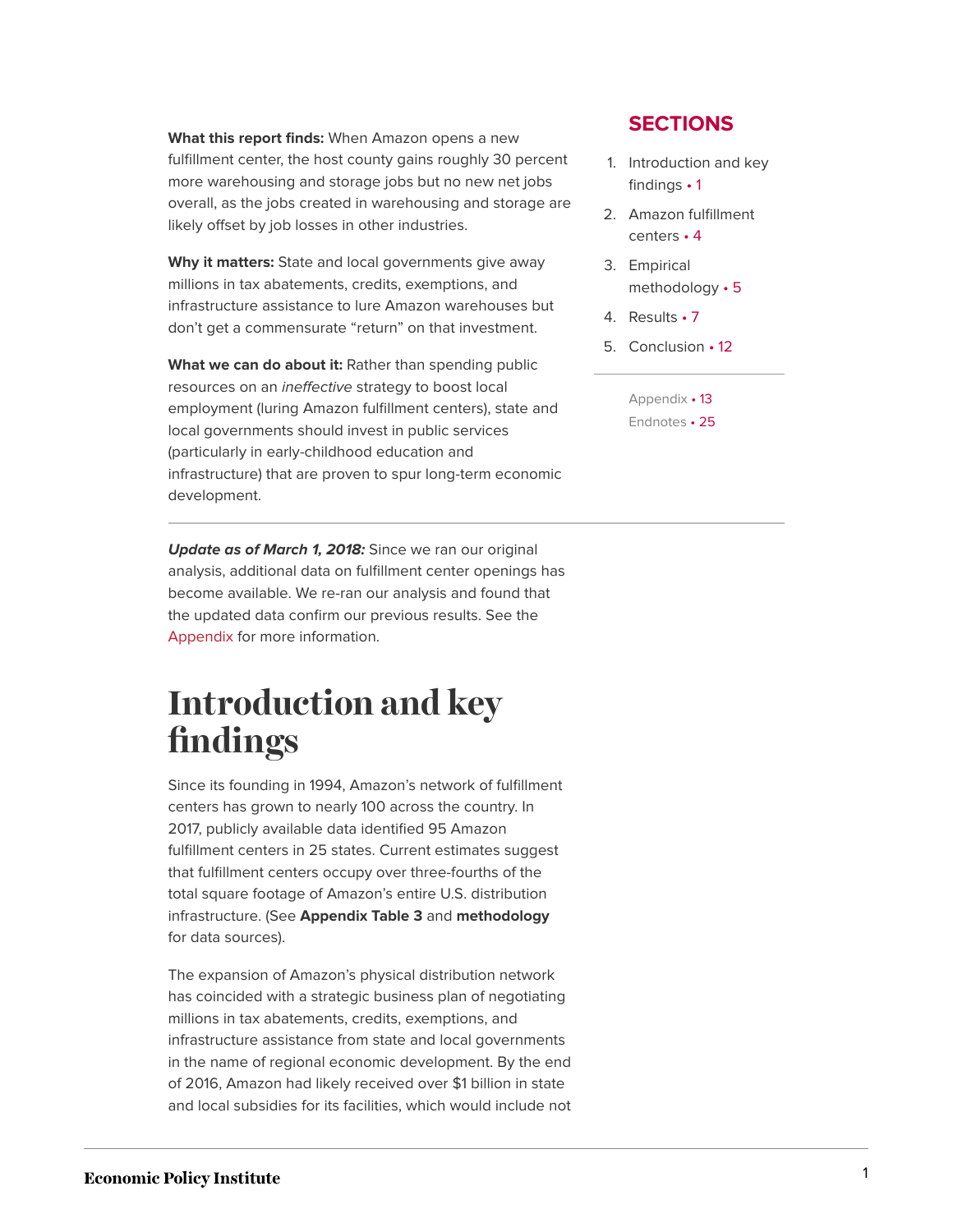<span id="page-2-1"></span><span id="page-2-0"></span>only fulfillment centers but "sortation" centers that only sort packages, mailing centers, and other facilities.<sup>[1](#page-25-1)</sup> In return for the incentives each of the fulfillment centers receives, Amazon claims to create hundreds of jobs with competitive pay and benefits.<sup>[2](#page-25-2)</sup>

An analysis of these claims is timely. As Amazon looks to open a second headquarters in 2018, it is employing a similar strategy, on a much larger scale, exchanging tens of thousands of jobs for massive incentives in return. For example, the District of Columbia reportedly offered Amazon a permanent corporate tax rate cut as well as sales tax exemptions. According to The Washington Post, the announcement of the finalists in the running for hosting the new headquarters "also raised more difficult questions about the influence of large tech giants on cities and the possible unintended consequences of giving tax breaks and other benefits to an already successful corporate titan."<sup>[3](#page-25-3)</sup>

<span id="page-2-2"></span>Using tax and other incentives to lure businesses to state and local areas is a long-running economic development strategy pursued by subnational governments. In nearly every state, businesses can receive a significantly lighter tax burden for constructing a sports stadium, filming a movie, or building a manufacturing assembly plant. The results on whether these types of community development strategies have a positive impact on job creation and growth is highly debated in popular news outlets and among researchers. And as Amazon has grown, the debate in some cases has specifically focused on Amazon.[4](#page-25-4)

<span id="page-2-3"></span>Studying the employment effects of opening Amazon fulfillment centers is an excellent opportunity to provide evidence for this debate. Using publicly available data on the opening of these fulfillment centers, we undertook a rigorous statistical assessment of claims that the opening of an Amazon fulfillment center in a specific county will provide broad employment gains to that local area.

## **Our key findings show that luring Amazon fulfillment centers is an ineffective strategy for boosting overall local employment**

- **The opening of an Amazon fulfillment center leads to an increase in warehousing and storage employment in the surrounding county**. Two years after an Amazon fulfillment center opens in a county, warehousing employment in the county is approximately 30 percent greater. This effect is robust to numerous statistical controls.
- **The opening of an Amazon fulfillment center does not lead to an increase in county-wide employment**. Two years after an Amazon fulfillment center opens in a county, overall private-sector employment in the county has not increased. It is possible that the jobs created in the warehousing and storage sector are offset by job losses in other industries, or that the employment growth generated by Amazon is too small to meaningfully detect in the data. This finding of no effect is also robust to a series of statistical controls.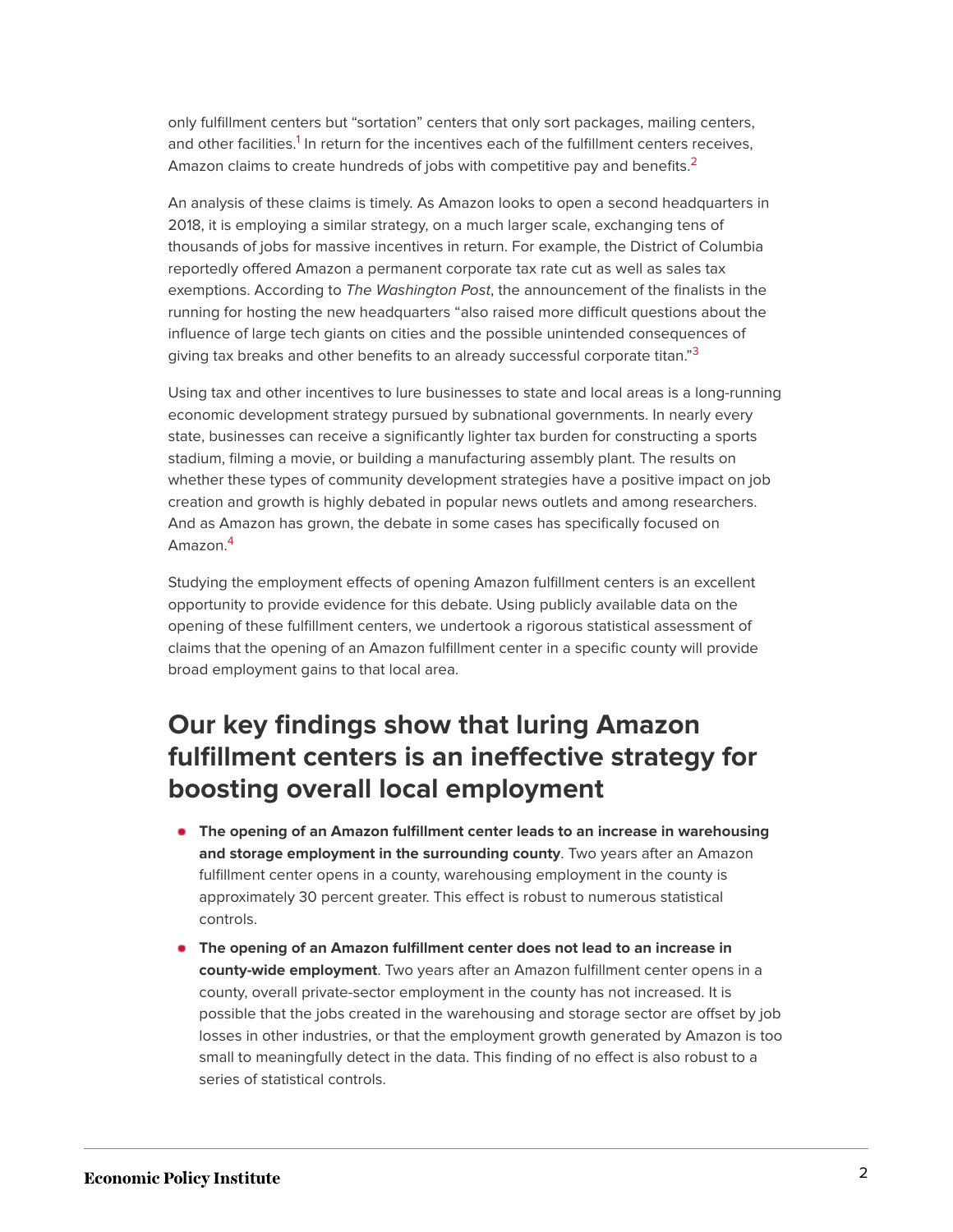**The fact that some of our specifications show small reductions in county-wide employment—albeit not statistically robust—reinforces just how completely ineffective Amazon fulfillment center openings have been to providing any boost to overall local employment**. The exact sign of the overall employment effect of opening an Amazon fulfillment center in a county is actually negative in some of our specifications, indicating that small reductions in county-wide employment follow these openings. Because this effect is not statistically robust across all statistical specifications, we do not claim reductions in county-wide employment but do assert that this effect supports the finding of no job growth.

## **State and local policymakers seeking maximum long-term benefits should reconsider extending tax incentives to lure businesses**

The promise of luring jobs is nearly always and everywhere a very hard one for policymakers to ignore. The jobs gained by one locality that lures an establishment from another locality may be zero-sum, but they're very visible and easy to point to. Jobs that are displaced by luring an establishment are more diffuse. And the specific jobs that could have been gained in the long-term by instead investing in education or other public goods are harder to celebrate—local officials can't easily organize a ribbon-cutting ceremony around those kinds of jobs. Nevertheless, our findings support other research suggesting that state and local policymakers should consider the following points when debating whether to extend incentives to lure businesses:

## **Tax incentives likely constitute an unneeded giveaway**

At an intuitive level, offering tax incentives for firms to move businesses to particular locales may strike some as sensible. All else being equal, firms likely would prefer to locate in a particular area if doing so lowered tax costs and hence increased profits. However, there are other considerations that significantly influence location decisions, including access to customers, the quality of public services needed to run businesses (for example, the existence of reliable electricity and high-quality roads) and access to a pool of qualified workers.<sup>[5](#page-25-5)</sup>

<span id="page-3-0"></span>Research has shown that state and local taxes are on average less than 2 percent of the cost of doing business. This means that simply offering to cut taxes won't do that much to sway firms' location decisions. In short these incentives are likely ineffective or, at best, an inefficient use of resources. These incentives are largely a windfall to firms that were going to locate in that spot even without the incentives, all while sacrificing revenue that areas need to invest in public goods.<sup>[6](#page-25-6)</sup>

## <span id="page-3-1"></span>**Tax incentives may do little to boost overall employment**

While luring an establishment of an existing national employer to a specific state will create jobs at that establishment, it will not necessarily create more jobs overall. If, for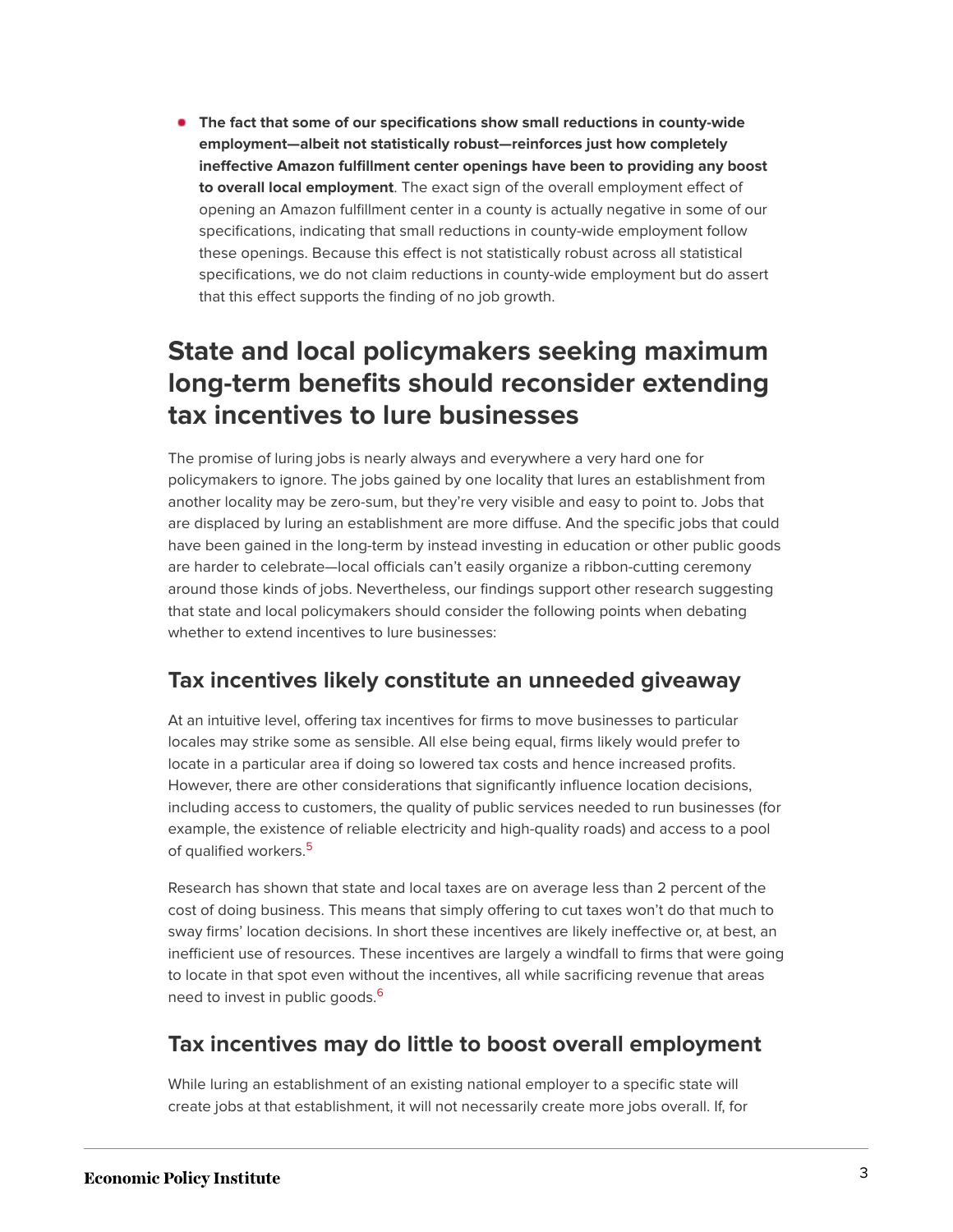example, labor supply in a particular locale is limited, job gains in the newly lured establishment could be offset by job losses among competitors. This is what happens when luring a Walmart into a county leads to shutdowns of local grocery stores—overall employment and economic activity is unaffected. Measuring the extent of this type of employment displacement is key to assessing the overall economic benefits of luring establishments of existing national chains. Our findings of the lack of overall job growth from opening an Amazon fulfillment center suggest that some sort of employment displacement is taking place, or that the growth in warehousing jobs is too limited to spill over into broad-based employment gains for the overall local economy. This is in keeping with a robust body of evidence indicating that reducing public services to provide tax cuts does not actually spur economic growth and job creation.<sup>[7](#page-25-7)</sup>

## <span id="page-4-1"></span>**Investments in public services are more effective than tax incentives at generating long-term economic growth**

Another key downside of tax incentives is that they deprive states and localities of resources needed to invest in public goods, such as transportation or education. The research literature indicates that public spending and the expansion of public services increases local economic activity—and that such public investment is obviously hamstrung by policies (like offering tax incentives) that reduce resources available to state and local governments. Investments in public services (particularly in early-childhood education) and infrastructure are a much stronger recipe for spurring long-term economic development than providing tax increases to existing national employers.<sup>[8](#page-25-8)</sup>

## <span id="page-4-2"></span><span id="page-4-0"></span>**Amazon fulfillment centers**

<span id="page-4-3"></span>The expansive network of centers that store, pack, ship, and provide customer service for products is crucial to Amazon's business model, which requires quick delivery throughout the country. As displayed in **Figure A**, construction of Amazon fulfillment centers in the United States increased significantly around 2008. Amazon had under 10 centers through the mid-2000s and had nearly one hundred by the end of 2017.<sup>[9](#page-25-9)</sup> The sharp rise in fulfillment centers corresponds with the 2005 introduction of Amazon Prime, in which subscribers pay an annual fee for two-day shipping and other benefits, and the 2006 launch of Fulfillment by Amazon, in which participating sellers have their items stored, packed, and shipped by Amazon.

<span id="page-4-4"></span>In 2017, these centers were in 25 states across the country, from California to New Hampshire. According to consulting firm MWPVL International, fulfillment centers account for over three-quarters of the square footage of Amazon's entire distribution infrastructure.<sup>[10](#page-26-0)</sup> (In addition to fulfillment centers, Amazon operates sortation centers that handle only already-packaged goods.)

Because these openings are spread widely across geography and time, they provide a potentially powerful statistical tool to assess their effect on regional employment growth. Creating more jobs is a key reason why state and local governments often try to entice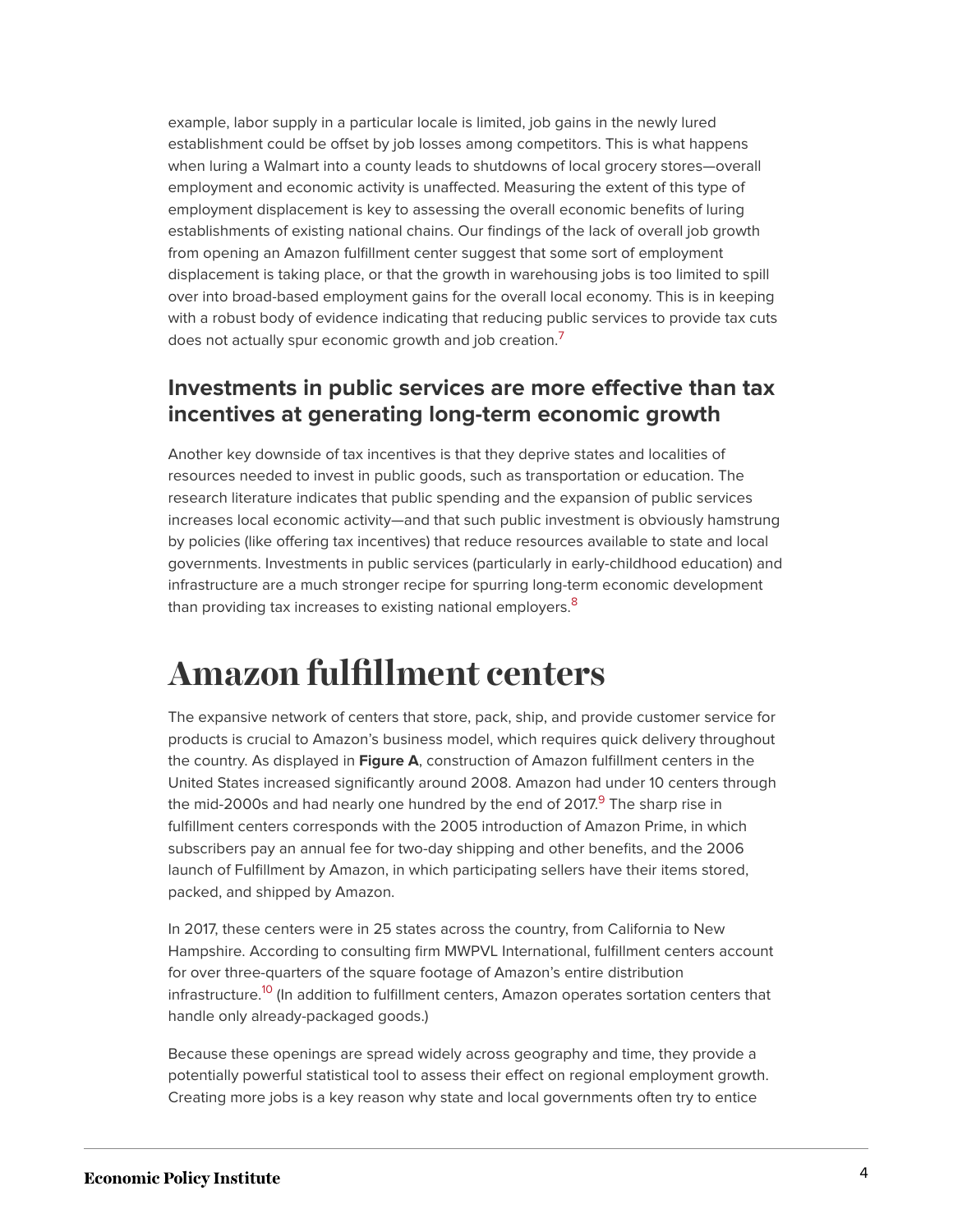

### Figure A **Total number of Amazon fulfillment centers**

**Economic Policy Institute** 

[Center Network](http://www.mwpvl.com/html/amazon_com.html)," accessed October 2017).

firms to open operations in their regions, and the history of Amazon fulfillment center openings provides a very good case study of whether job creation benefits really do emerge.

[tion Center in the World](https://guidedimports.com/amazon-warehouse-locations/)," last updated April 2017) and MWPVL International (["Amazon Global Fulfillment](http://www.mwpvl.com/html/amazon_com.html)

## <span id="page-5-0"></span>**Empirical methodology**

In this report, we look at the effect of opening an Amazon fulfillment center in a county on that county's warehousing industry employment as well as overall private-sector employment. For fulfillment center locations and opening dates, we use the publicly downloadable database from Guided Imports, a part of Procu International LLC, a sourcing company headquartered in Shenzhen, China. This database was cross referenced with available data from Avalara, a Seattle-based company providing tax compliance advice to businesses, and consulting firm MWPVL International.<sup>[11](#page-26-1)</sup> The sample contains all fulfillment centers listed in each of the three sources during our reference period.

<span id="page-5-2"></span><span id="page-5-1"></span>For employment, we use data from the Quarterly Census of Employment and Wages (QCEW), a program of the Bureau of Labor Statistics.<sup>[12](#page-26-2)</sup> Because it is based on employment data that state unemployment insurance programs are required to maintain, the QCEW is perhaps the best source of local area employment statistics, covering approximately 95 percent of all employment in the United States and available every quarter.

In addition to overall private-sector employment, the QCEW contains data on the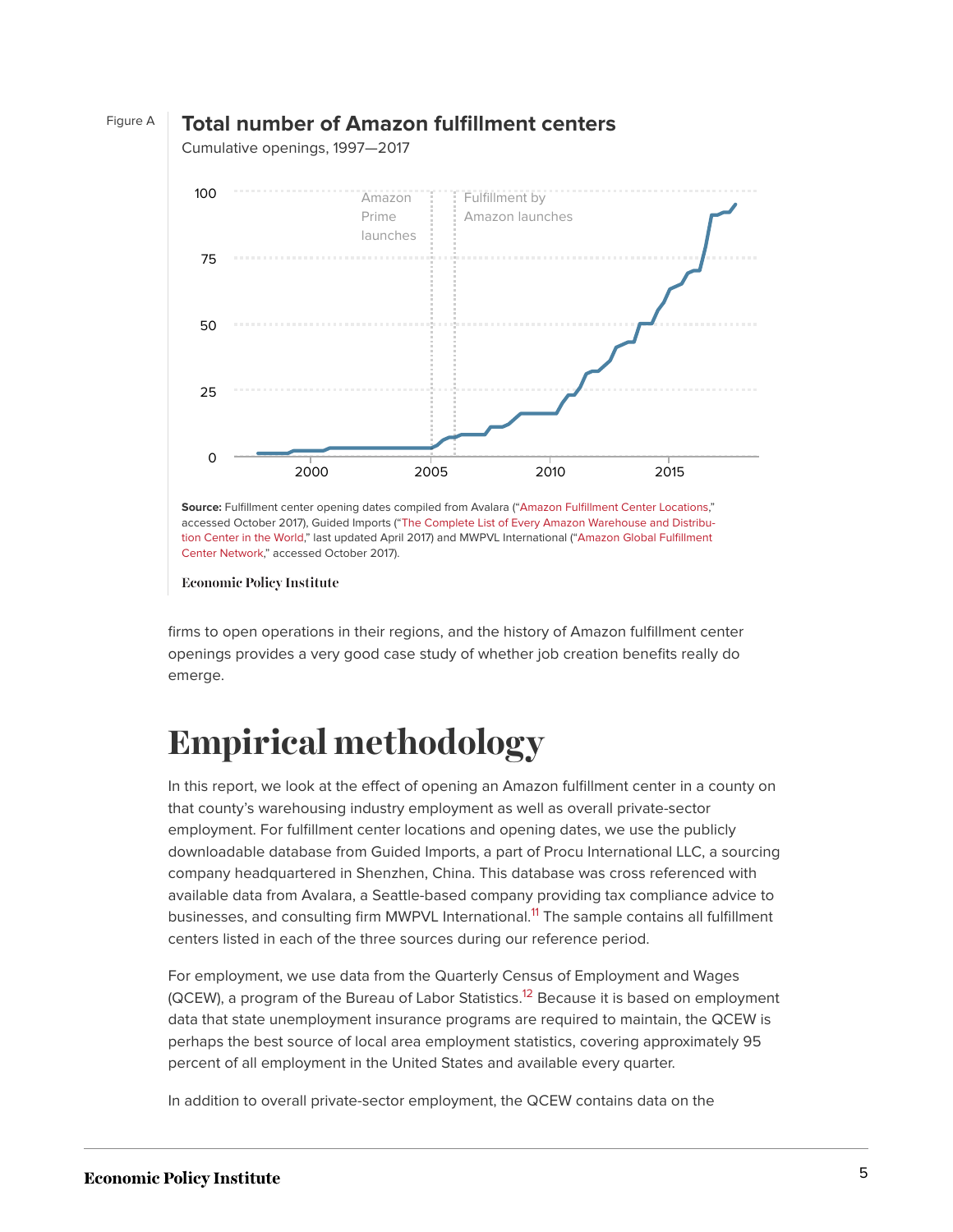<span id="page-6-0"></span>warehousing and storage industry. We limit our sample to the 1,161 counties for which we have warehousing employment information for the entire 2001–2015 period.<sup>[13](#page-26-3)</sup> By 2015, there were 69 Amazon fulfillment centers open across the United States in a total of 45 counties. Our balanced sample of 1,161 counties includes 54 fulfillment centers in 34 counties, meaning that it applies to more than three-fourths of the known fulfilment center locations overall in 2015.

To estimate the employment effect of opening a fulfillment center, we examine whether employment rose in a county after it opens a fulfillment center, relative to employment trends in counties that did not receive a fulfillment center. We focus specifically on warehousing employment and total private-sector employment in each county. To account for population changes, we calculate county-level employment-to-population ratios for warehousing and total private-sector employment from Census Bureau estimates of county population, and we use these employment-to-population ratios as our outcomes of interest.[14](#page-26-4)

<span id="page-6-1"></span>For robustness, we also control for multiple factors that may be correlated with employment outcomes and fulfillment center openings. For example, counties that open fulfillment centers may have higher warehousing employment in general (regardless of the opening). In addition, warehousing employment and employment overall around the time of a fulfillment center opening may also be affected by national events such as a national recession, or regional or state-specific economic changes or "shocks" to local employment, due to changes in regional labor demand or specific policies that affect employment.

When we estimate the effects of opening a fulfillment center, we use a variety of specifications to control for these permanent differences in employment between counties, and to control for time-varying economic shocks that may occur when fulfillment centers are being opened. Specifically we control for national, regional, and state-specific shocks with three different statistical models: a common time fixed effects model, a Census division–specific time fixed effects model, and a state-specific time fixed effects model. All regressions also include controls for permanent differences in county employment (county fixed effects). Depending on the specification, we also control for a measure of predicted private-sector employment (based on industry shares in the 1996–2000 period), and for different employment trends among counties (county-specific linear time trends).

We also want to make sure that we account for any employment effects that take time to develop after a fulfillment center opening, and that any changes in warehousing and overall employment we see are not simply continuations of existing trends. Therefore we also include lagged indicators of openings in order to capture up to two years of lagged employment effects that may develop after an opening, and directly control for differences in employment up to two years prior to the opening of a fulfillment center.<sup>[15](#page-26-5)</sup>

<span id="page-6-2"></span>Warehousing employment is a larger share of private-sector employment in counties that opened a fulfillment center. In counties that never opened a fulfillment center, warehousing employment was about 0.5 percent of total private-sector employment. In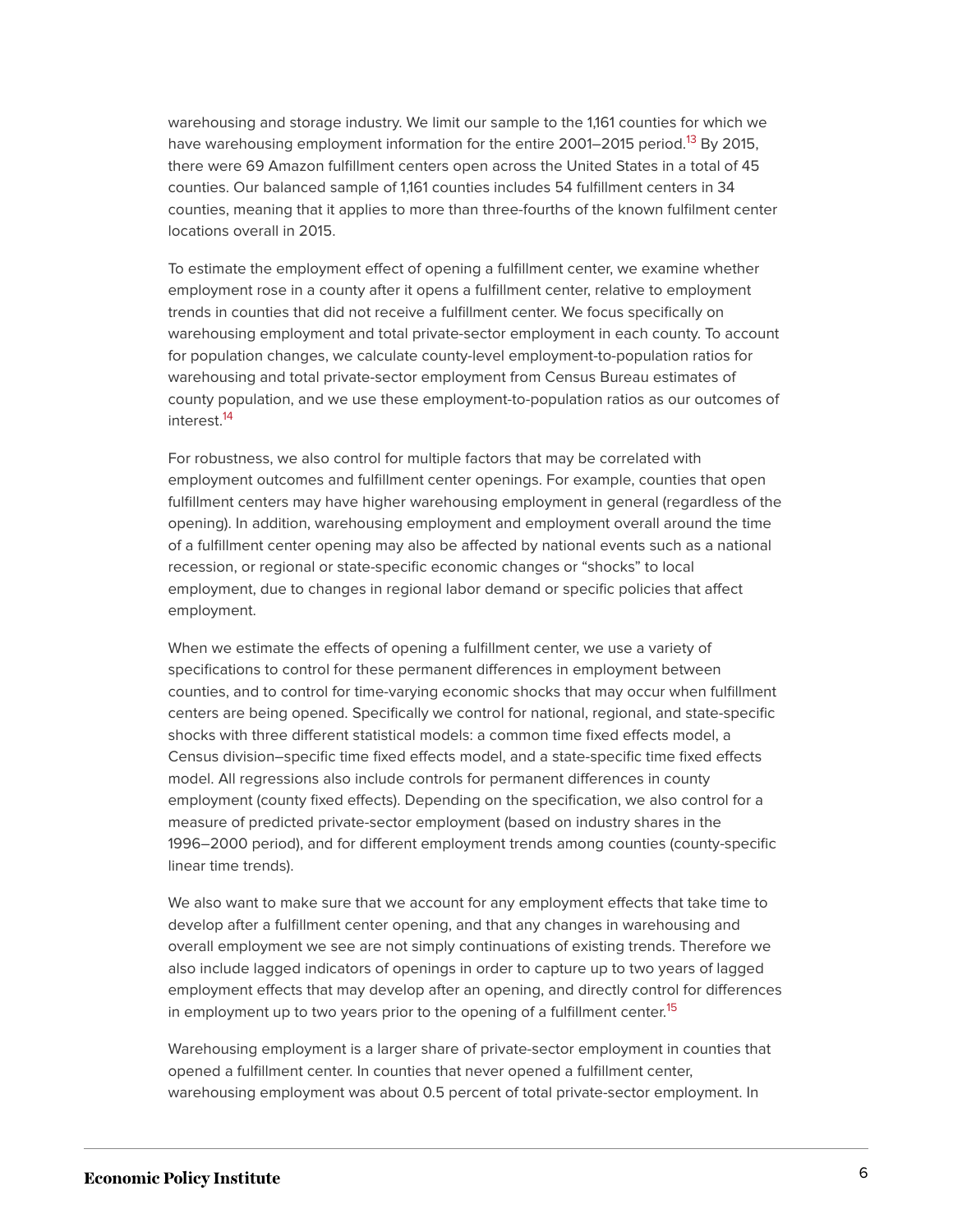counties that opened a fulfillment center, county warehousing employment averaged about 1.0 percent of total private-sector employment prior to opening a center and 1.4 percent after opening a center. We use county fixed effects to control for persistent differences in the level of warehousing employment between counties that did or did not open a fulfillment center.

# <span id="page-7-0"></span>**Results**

We find that warehousing employment rises substantially in counties after an Amazon fulfillment center opens. At the same time, total private sector employment generally does not change after an Amazon fulfillment center opens. In some specifications we find that private-sector employment falls significantly after a center opens but these negative employment findings are not robust across most specifications or time periods. The increases in warehousing employment after a fulfillment center opens do not seem to generate any employment benefits beyond the warehousing and storage sector.

First we examine how warehousing employment changes after a fulfillment center opens in a county. For brevity, the top panel of **Figure B** reports, for the model using statespecific time fixed effects and county-specific linear trends, the cumulative percent change in warehousing employment due to the opening of a fulfillment center over a period of four years, beginning two years prior to the opening and continuing through two years after the opening. **Appendix Figure A** reports the cumulative change in warehousing employment for three models: the top panel controls for common national shocks, the middle panel controls for Census division–specific time shocks, and the bottom panel controls for state-and-time-specific shocks. All of the models in the appendix figures (A, showing warehousing employment, and B, showing overall employment) control for county fixed effects and county-specific linear time trends.

The solid line in Figure B shows our estimate of the cumulative effect of Amazon fulfillment center openings, with the shaded area around this solid line showing the 95 percent confidence interval of this estimate (The confidence interval reflects our uncertainty around this estimate: we cannot statistically distinguish the estimate in the solid line from any estimate between the two dotted lines forming the confidence interval). This solid line shows that warehousing employment is relatively flat in the two years prior to the opening of a fulfillment center—the solid line is close to zero and zero is always included in the confidence interval. This is obviously reassuring, as it would be odd to pick up an effect of fulfillment centers on employment before they were constructed. However, we show the two years prior precisely to insure we're not merely attributing the effect of a preexisting trend to the opening of a fulfillment center.

At the time of a fulfillment center opening (t=0), warehousing employment begins to grow substantially. The solid line pulls up from zero, and zero is generally no longer part of the confidence interval.

Averaging the findings from our three specifications, we find that by two years after an opening, county warehousing employment has grown by more than 30 percent. Based on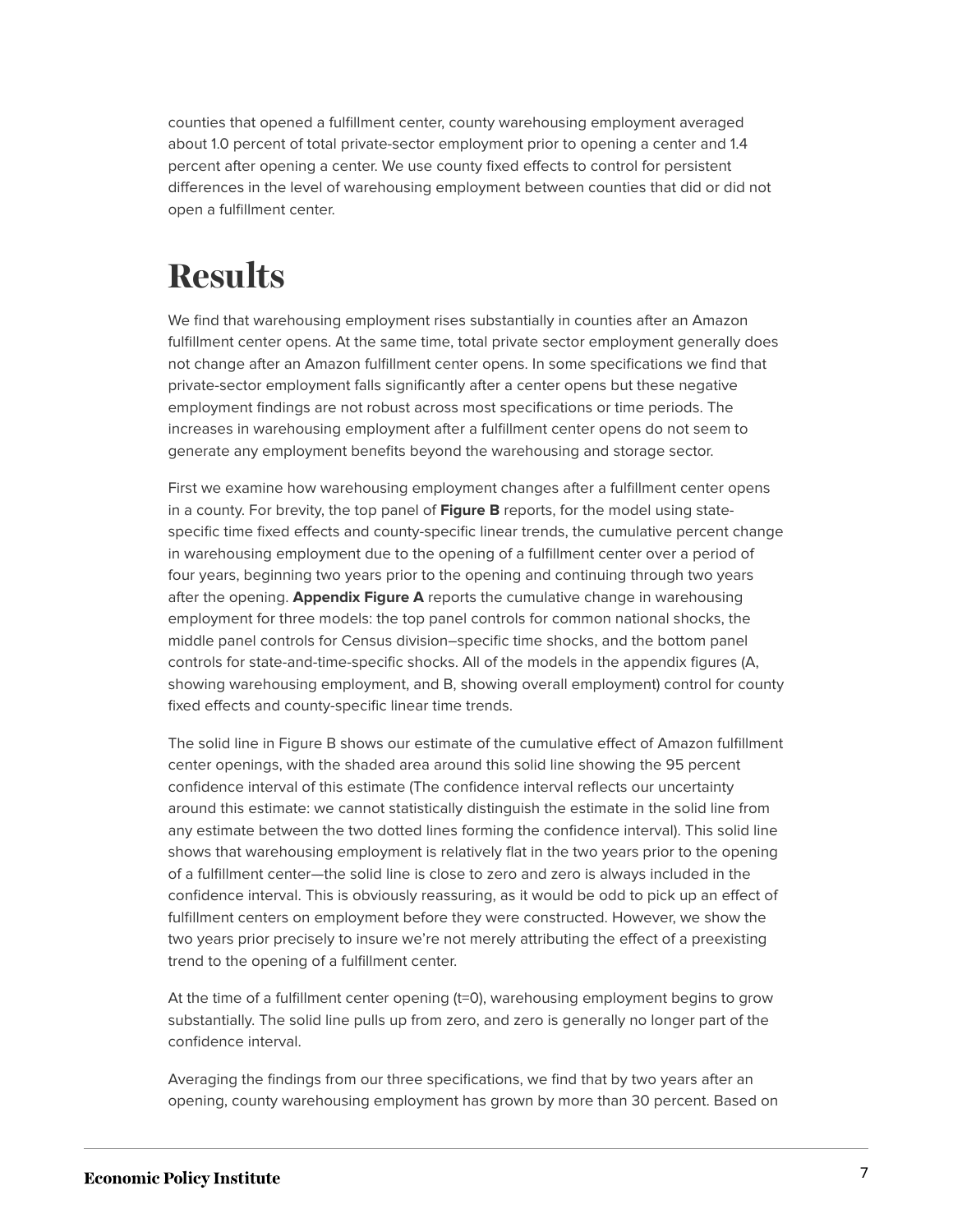## Figure B **Amazon fulfillment centers increase county warehousing employment**

Change in county warehousing employment before and after opening an Amazon fulfillment center, using state-specific time fixed effects model



**Notes:** Cumulative employment effects are from a regression of warehousing county employment per

capita on leads and lags of a count of fulfillment centers in that county, in which the other controls are county fixed effects, state-specific time fixed effects, and county-specific linear time trends. See the Appendix for results from other specifications. Regressions are weighted by mean county population, standard errors are clustered at the county level, and the figure shows 95 percent confidence intervals. We convert the marginal effects and standard errors into percent changes in employment by dividing coefficients by the sample mean employment-to-population ratio.

**Sources:** Authors' calculations from Quarterly Census of Employment and Wages employment [data,](https://www.bls.gov/cew/datatoc.htm) Census [population](https://www.census.gov/data/tables/2016/demo/popest/counties-total.html) [counts](https://www2.census.gov/programs-surveys/popest/tables/2000-2010/intercensal/county/), and fulfillment center openings data described in the text.

### **Economic Policy Institute**

average warehousing employment in counties before they open an Amazon fulfillment center, that percentage growth in employment translates to an addition of roughly 1,300 jobs in the warehousing sector. This large gain in warehousing employment seems plausible given that our source data indicate that several fulfillment centers employ 1,000 or more workers.<sup>[16](#page-26-6)</sup>

<span id="page-8-0"></span>Theoretically, Amazon could open a fulfillment center in a county without increasing warehousing employment in the county. For example, the new fulfillment center may simply replace other warehouses that have gone out of business. However, if we had found no effect of fulfillment centers on warehousing employment over all counties we analyzed, it would have meant either that this sort of displacement effect was occurring, or that the statistical tools we are using are simply incapable of capturing the economic effect of opening a fulfillment center. Given the latter possibility, it is reassuring that we find growth in warehousing employment after an opening, as this provides additional confidence that our statistical tools are able to identify a clear signal from these openings.

We also investigated how a fulfillment center opening affected the earnings of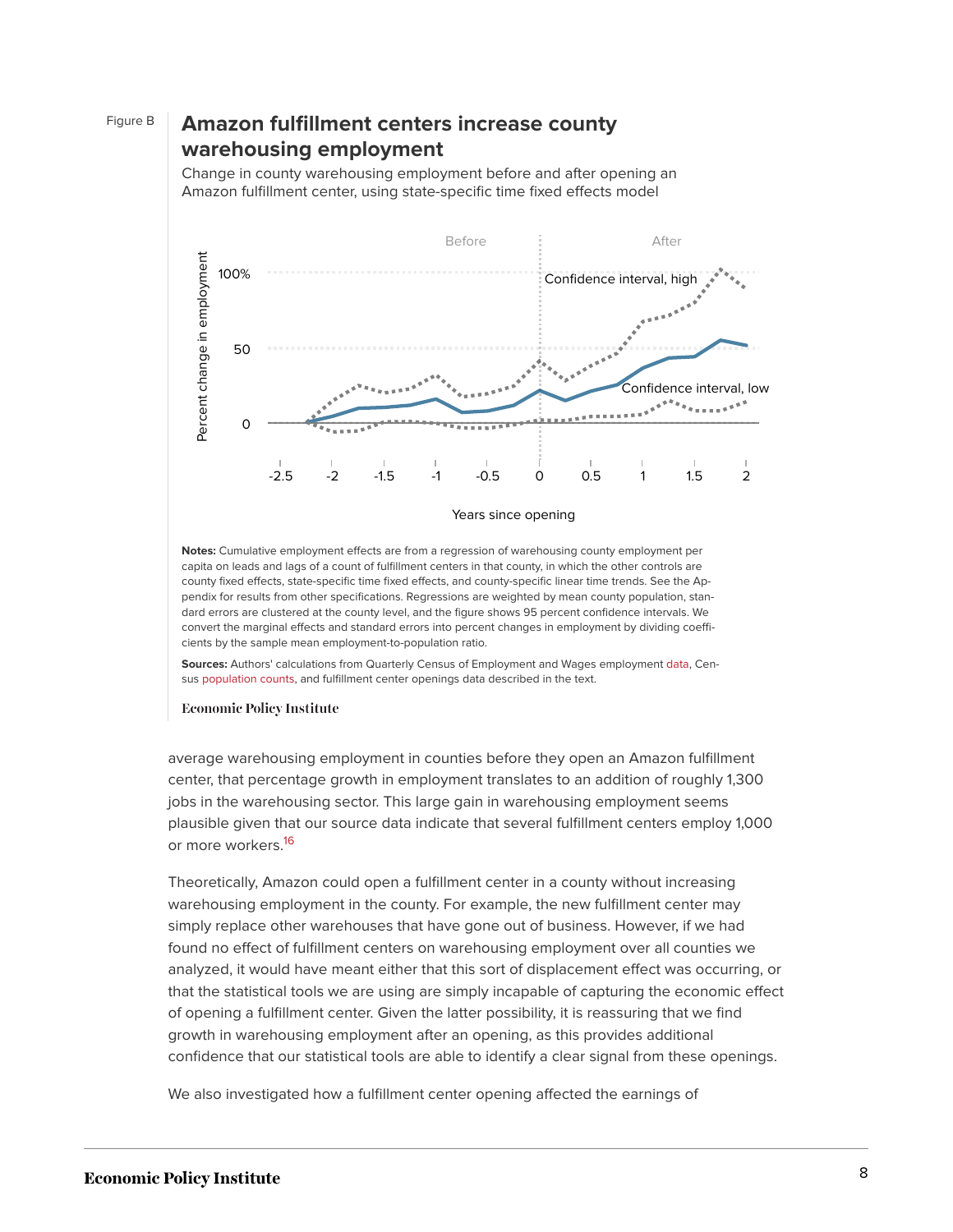warehousing workers, but we found an opening led to little to no change in these workers' average wages. Estimates varied depending on the specification, but for the most credible specifications that had the smallest preexisting trends (using county-specific linear time trends) the effect of Amazon on warehousing workers' earnings ranged from negative 1.7 percent to positive 0.5 percent (**Appendix Table 1** shows the results for all specifications). None of these preferred estimates was distinguishable from zero at conventional levels of statistical significance.

These results differ from the findings reported in The Economist, which found that the earnings of warehousing workers rose prior to the opening of a fulfillment center and fell afterward, and that warehousing workers in counties with fulfillment centers in December 20[17](#page-26-7) earned 10 percent less than warehousing workers in counties without centers.<sup>17</sup>

<span id="page-9-0"></span>While both our study and the analysis in The Economist investigate what happened to employment and wages in counties that opened fulfillment centers, our study actually estimates the counterfactual outcome of what would have happened to the labor market in counties with an Amazon presence had Amazon not opened a fulfillment center. We do this by controlling for economic factors (like regional economic shocks or different wage trends among counties) that may affect wage trends in counties that opened a fulfillment center even if that county had never opened a fulfillment center. For this reason, the Economist's figure simply comparing wages between counties with and without fulfillment centers in December 2017 does not definitively show the effect of opening fulfillment centers.

For example, many of the counties that had fulfillment centers in December 2017 may have only had them for a short time, and may even have seen different wage growth trends in the periods before attracting Amazon warehouses. We account more precisely for these preexisting differences by using the precise timing of a fulfillment center opening, comparing outcomes in counties with and without fulfillment centers around the time of an opening, and by accounting for regional shocks and county-specific trends, as described in the "Empirical methodology" section. The limited wage effect we find in our analysis suggests that some of the wage differences found by The Economist would have occurred regardless of the opening of a fulfillment center.

Additionally, both our wage analysis and the analysis conducted by The Economist use wage data based on total quarterly earnings per worker, as opposed to hourly wages. Our estimates are consistent with reports that Amazon fulfillment centers reduce the hourly wages of warehousing workers, if these employees earning lower hourly wages were to work longer hours, producing a minimal net effect on total quarterly earnings per worker.<sup>[18](#page-26-8)</sup>

<span id="page-9-1"></span>Although we find consistent evidence that fulfillment centers lead to substantial gains in warehousing employment, the new centers do not clearly increase total private-sector employment in the county, as shown in **Figure C**. Instead, after the fulfillment center opens, private-sector employment remains at relatively the same level, with none of the changes in employment statistically distinguishable from no change in employment at all. Appendix Figure B reports the cumulative change in private-sector employment for three models: the top panel controls for common national shocks, the middle panel controls for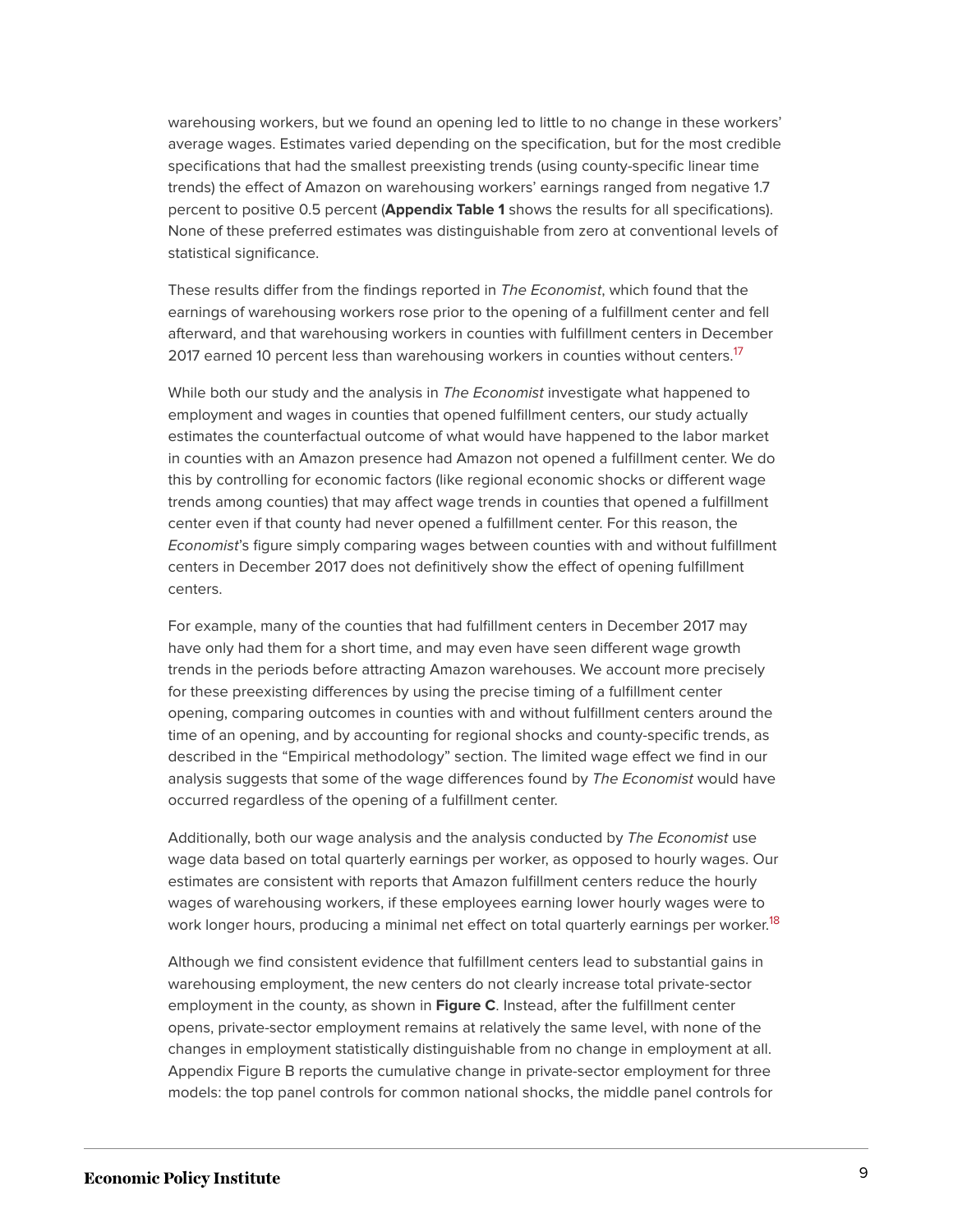### Figure C **Amazon fulfillment centers do not increase overall county employment**

Change in overall county employment before and after opening an Amazon fulfillment center, using state-specific time fixed effects model



#### Years since opening

**Notes:** Cumulative employment effects are from a regression of county private-sector employment per capita on leads and lags of a count of fulfillment centers in that county, in which the other controls are county fixed effects, state-specific time fixed effects, and county-specific linear time trends. See the Appendix for results from other specifications. Regressions are weighted by mean county population, standard errors are clustered at the county level, and the figure shows 95 percent confidence intervals. We convert the marginal effects and standard errors into percent changes in employment by dividing coefficients by the sample mean employment-to-population ratio.

**Sources:** Authors' calculations from Quarterly Census of Employment and Wages employment [data,](https://www.bls.gov/cew/datatoc.htm) Census [population](https://www.census.gov/data/tables/2016/demo/popest/counties-total.html) [counts](https://www2.census.gov/programs-surveys/popest/tables/2000-2010/intercensal/county/), and fulfillment center openings data described in the text.

**Economic Policy Institute** 

5

Census division–specific time shocks, and the bottom panel controls for state-specific time shocks. All of the models in **Appendix Figure B** show similar results.

In general, we do not find any evidence that the warehousing employment gains a county experiences after an Amazon fulfillment center opens translate into economically meaningful increases in the total number of jobs in the overall private sector.

One concern with the timing of the estimates in Figure B and the appendix figures is that total private-sector employment is already abnormally high in counties about to open a fulfillment center, relative to areas where fulfillment centers are not about to open.

We adopt three strategies to account for this potential problem and report the results in **Table 1** and **Appendix Table 2**. First, instead of just the three models we discussed above, we examine a total of nine statistical models, which differ depending on whether they control for common national, Census division-specific, or state-specific time shocks; whether they include a control for industry-share predicted employment; and whether they include county-specific linear time trends. Second, for robustness and in case employment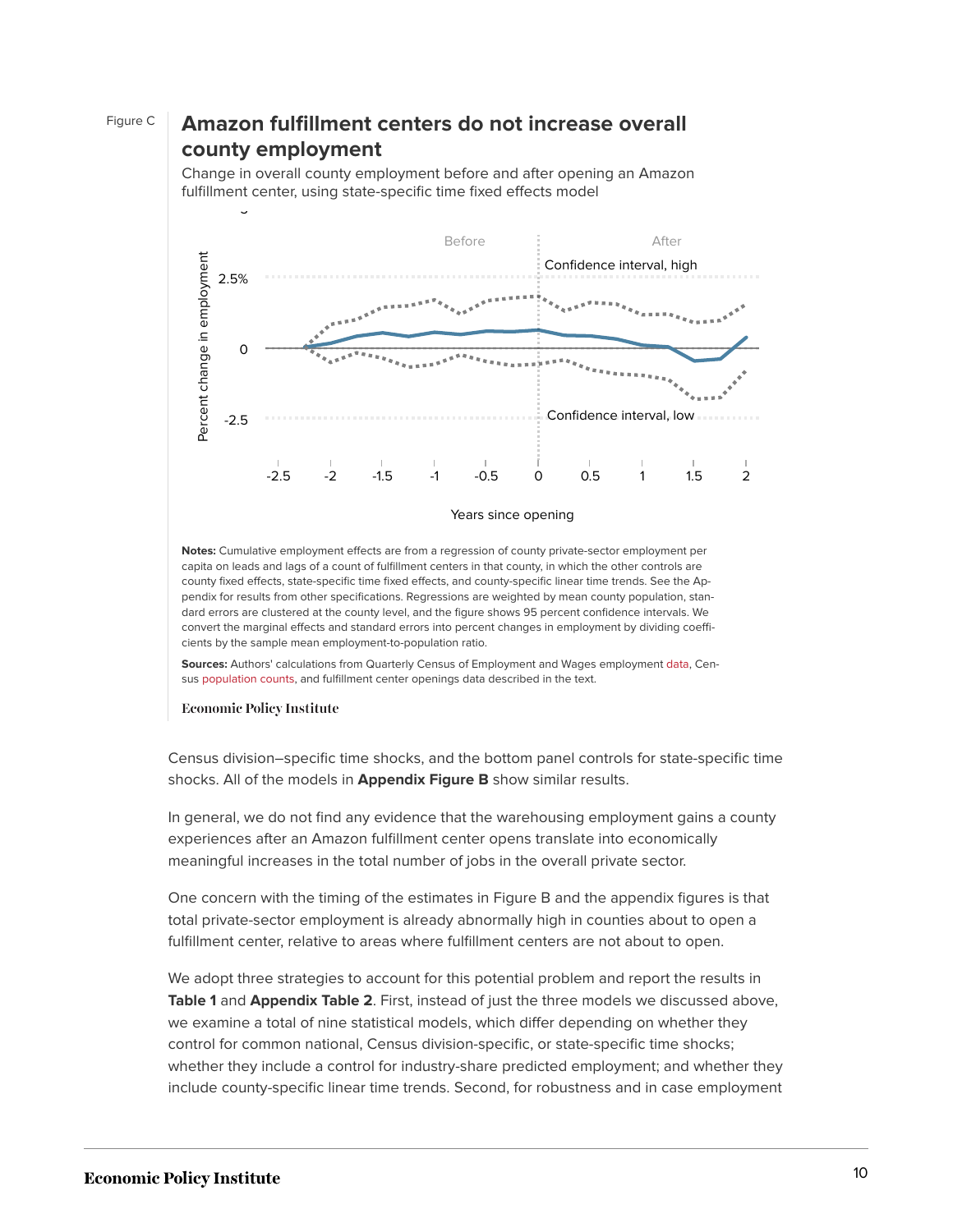### Table 1 **Change in county private-sector employment before and after opening an Amazon fulfillment center**

Percent employment changes in the two years before and the two years after an opening

|                                                                  |            | 2001-2015 sample |           |           | 2008-2015 sample |           |
|------------------------------------------------------------------|------------|------------------|-----------|-----------|------------------|-----------|
|                                                                  | (1)        | (2)              | (3)       | (4)       | (5)              | (6)       |
| <b>Cumulative percent change two</b><br>years before the opening | 0.1%       | 0.4%             | 0.4%      | 0.3%      | 0.0%             | 0.0%      |
|                                                                  | $(0.4\%)$  | (0.6%)           | (0.5%)    | (0.3%)    | (0.3%)           | (0.3%)    |
| Cumulative percent change two<br>years after the opening         | $-1.4%***$ | $-1.3%***$       | $-0.2%$   | $-0.0%$   | 0.2%             | 0.3%      |
|                                                                  | $(0.4\%)$  | (0.5%)           | $(0.4\%)$ | $(0.4\%)$ | $(0.4\%)$        | $(0.4\%)$ |
|                                                                  |            |                  |           |           |                  |           |
| <b>Controls</b>                                                  |            |                  |           |           |                  |           |
| <b>County fixed effects</b>                                      | Y          | Y                | Y         | Y         | Y                | Y         |
| <b>Common time fixed effects</b>                                 | Y          | Υ                |           |           |                  |           |
| <b>Division-specific time fixed</b><br>effects                   |            |                  | Y         | Y         |                  |           |
| <b>State-specific time fixed effects</b>                         |            |                  |           |           | Υ                | Y         |
| <b>Predicted employment</b>                                      | Y          |                  |           |           |                  | Y         |
| <b>County-specific linear time</b><br>trends                     |            | Υ                | Y         |           |                  |           |

**Notes:** This table shows the three models from the 2001–2015 and 2008–2015 sample periods that have the smallest pre-treatment effects. The results from all models are shown in Appendix Table 2. Each column shows cumulative employment effects in the pre-opening or post-opening time period from a regression of county private-sector employment per capita on leads and lags of a count of fulfillment centers in that county as well as county fixed effects. Other controls are indicated at the bottom of the table. See the Appendix for results from other specifications. Regressions are weighted by mean county population, standard errors are clustered at the county level, and the figure shows 95 percent confidence intervals. We convert the marginal effects and standard errors into percent changes in employment by dividing coefficients by the sample mean employment-to-population ratio.

**Sources:** Authors' calculations from Quarterly Census of Employment and Wages employment [data,](https://www.bls.gov/cew/datatoc.htm) Census [population](https://www.census.gov/data/tables/2016/demo/popest/counties-total.html) [counts](https://www2.census.gov/programs-surveys/popest/tables/2000-2010/intercensal/county/), and fulfillment center openings data described in the text.

#### **Economic Policy Institute**

trends changed dramatically in some areas after the recession beginning in 2008, we present results for both the full 2001–2015 time period, as well as the 2008–2015 period. Third, we directly control for preexisting trends by subtracting them from the cumulative effect of the fulfillment center opening; and in **Table 1**, we present the three models for each sample for which the preexisting trend was smallest in magnitude. (Appendix Table 2 shows the results for all models.)

Overall we continue to fail to find robust evidence that fulfillment centers increase privatesector employment. This lack of increase in overall employment may be due to such a small increase that it is not accounted for, or that there is a shift away from other jobs outside of warehousing as these non-warehousing jobs are displaced by the introduction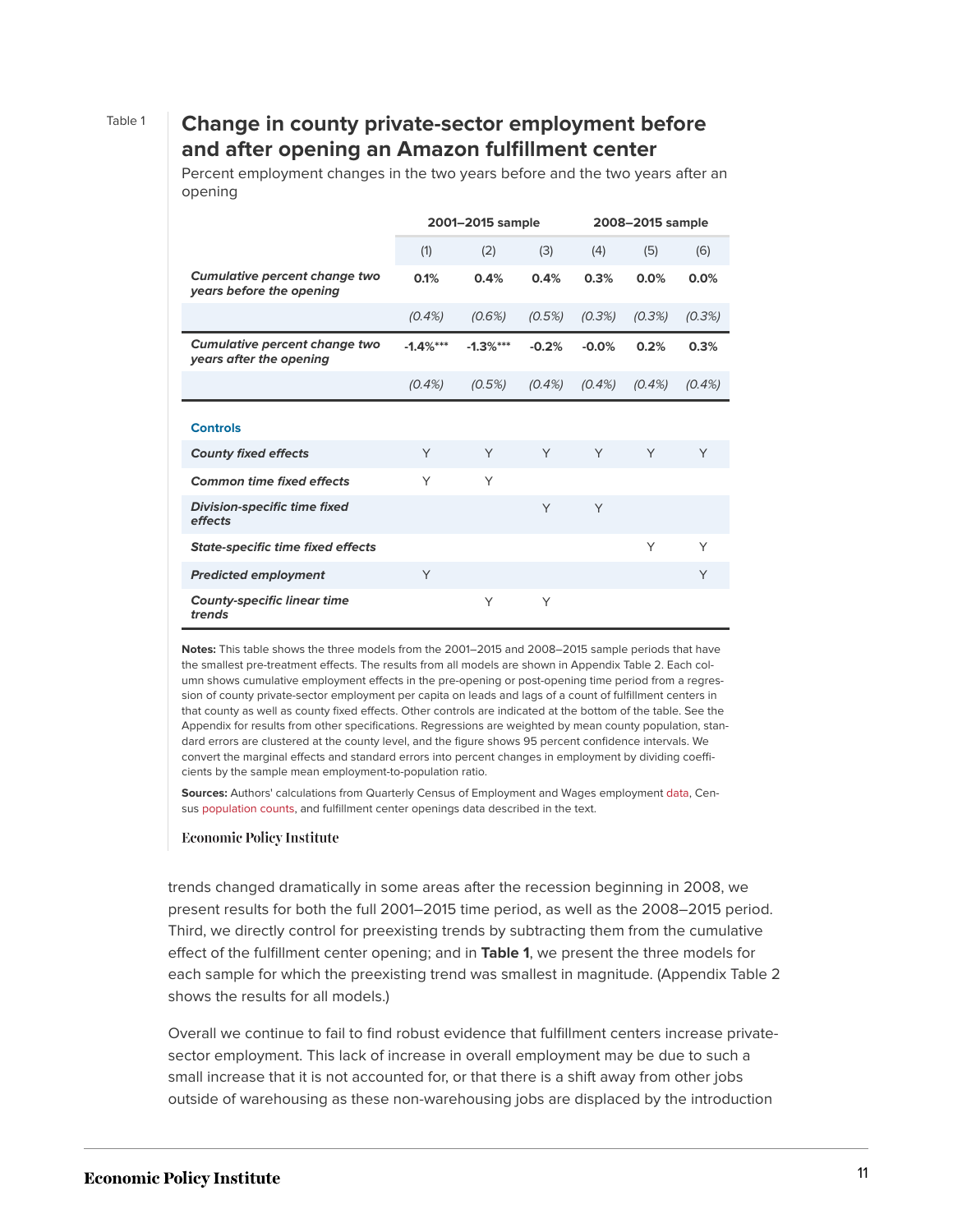of a fulfillment center. Reassuringly, the first row of Table 1 shows that for our selection of best-performing models, we do not find significant preexisting trends in employment prior to a county opening a fulfillment center. The second row shows the cumulative effects of opening a fulfillment center on private-sector employment, and we confirm that there is no significant evidence that private-sector employment rises after an opening. The lack of a significant positive employment response is true in both the full 2001–2015 time period and the shorter 2008–2015 period.

## <span id="page-12-0"></span>**Conclusion**

State and local governments have many tools and strategies to spur economic growth. One tool proven particularly effective by research is public investment that increases the efficiency and attractiveness of local amenities such as transportation and the quality of local education. Public investment opportunities are obviously curtailed if state and local governments willingly forfeit revenue in the name of attracting businesses. Given this sharp trade-off with public goods provision, the benefits of tax incentives should be exceedingly strong to be pursued as good development policy. So far, the best research has not identified such strong benefits.

This paper bolsters these findings for the most politically salient economic indicators used to assess state and local development policies: the total number of jobs in a locality. We use a high-quality dataset that provides cross-locale variation to assess the effect of opening an Amazon fulfillment center on county-level employment. We find that opening an Amazon fulfillment center does lead to gains in warehouse jobs in a county, but does not lead to gains in overall county-level employment. These findings are consistent with theories arguing that luring establishments from existing national employers to a particular locale may just displace incumbent jobs. This seems to add evidence to an already-strong research base indicating that the zero-sum strategy of attracting existing employers away from other regions does not guarantee good economic outcomes.

It is this lack of broader development benefits that has led to many advocacy organizations, including Good Jobs First, to call for "turning the tables." Specifically, they argue that firms themselves, not taxpayers, should foot the bill of locating in a community and beginning to draw on the community's infrastructure. Instead of committing to giving away public funds to attract existing employers from other regions in a zero-sum contest, communities should demand concrete actions that ensure that an employer's arrival will make their region a more prosperous place—or that at least offset some of the harms the arrival could create.

<span id="page-12-1"></span>Good Jobs First lays out what such concrete demonstrations from Amazon (and by extension other employers) could include: an impact fee to offset lost tax revenues if existing retailers lose business or close and a Community Benefits Agreement (CBA) that ensures a range of benefits. The CBA could require that the employer provide jobs with living wages and benefits, hire disadvantaged workers, evaluate the environmental impact of the facility, and provide other benefits.<sup>[19](#page-26-9)</sup> Good Jobs First has also weighed in on what Amazon should offer to cities bidding to become the home of Amazon's next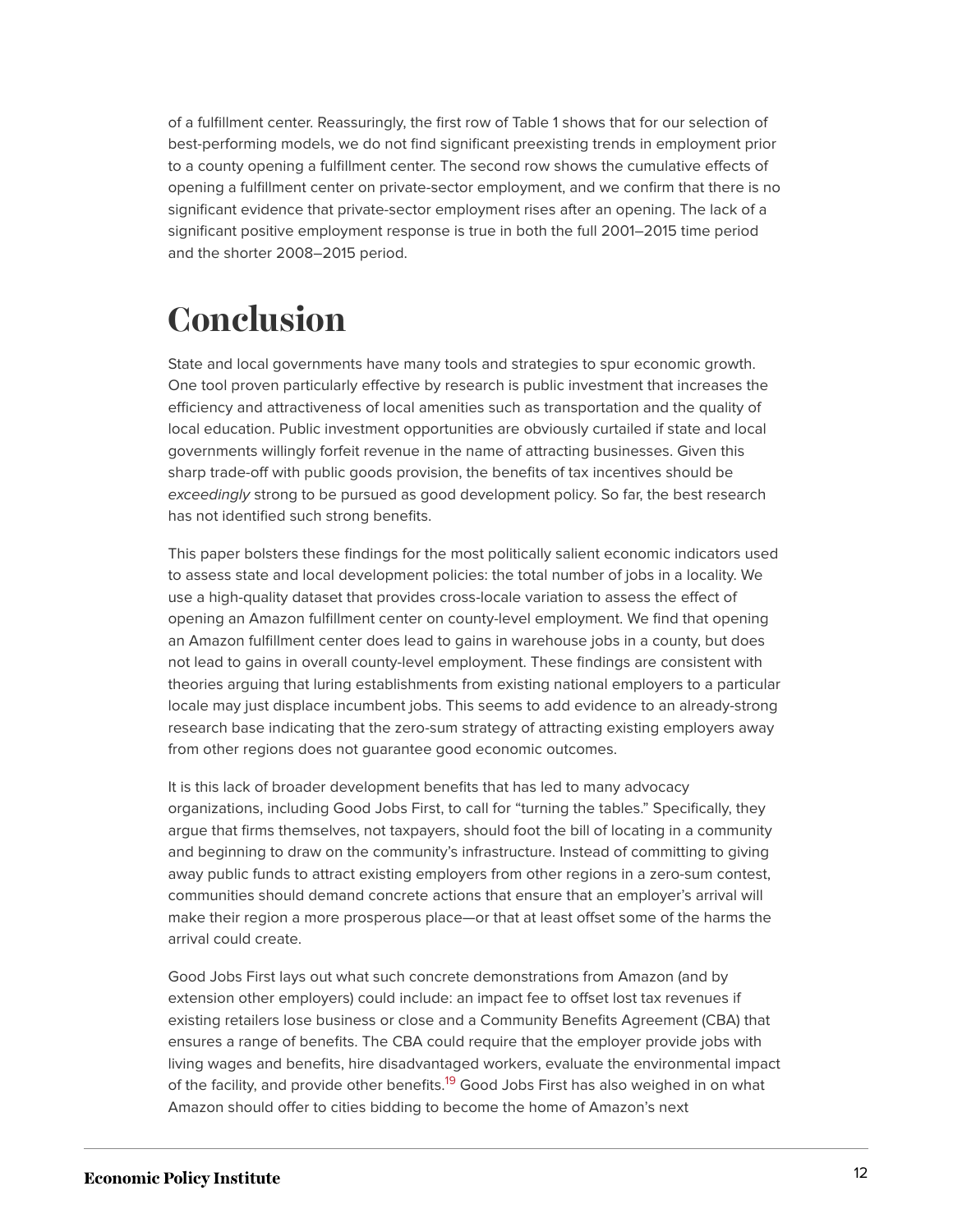<span id="page-13-1"></span>headquarters. In an open letter, Good Jobs First calls on Amazon president Jeff Bezos to provide affordable housing supports, transit investments, and a commitment to strengthen small business.<sup>[20](#page-27-0)</sup>

# <span id="page-13-0"></span>**Appendix**

Update as of March 1, 2018: Since we ran our original analysis, additional data on fulfillment center openings has become available. Using the same analysis with updated data confirms our previous findings that fulfillment center openings in a county do not significantly add to overall private sector employment in that area. Details of our analysis of the updated data are described below.

<span id="page-13-2"></span>As of February 28, 2018, the list of MWPVL fulfillment center openings contains some openings that we did not include in our original estimates.<sup>[21](#page-27-1)</sup> The openings data we use in the original study indicate 69, 91, and 95 fulfillment center openings by the end of 2015, 2016, and 2017, respectively. After we incorporate all additional fulfillment center openings reported in the updated MWPVL data that contained quarterly or monthly dates of opening, the number of fulfillment center openings increases to 75, 100, and 120 openings by 2015, 2016, and 2017, respectively.

These additional openings do not meaningfully affect our results. Using nine models over two sample periods, for a total of 18 specifications, we previously found that a fulfillment center opening affected total private-sector employment by somewhere between -1.5 percent and +0.3 percent (see Appendix Table 2). Running the same analysis but with the new, updated data, we find that the effect on private-sector employment ranges between -1.4 percent and +0.2 percent. In both cases, most results are not statistically distinguishable from zero. In no case do we find positive overall employment effects that are statistically significant.

The current paper and the appendix tables and figures continue to report the estimates that we originally published.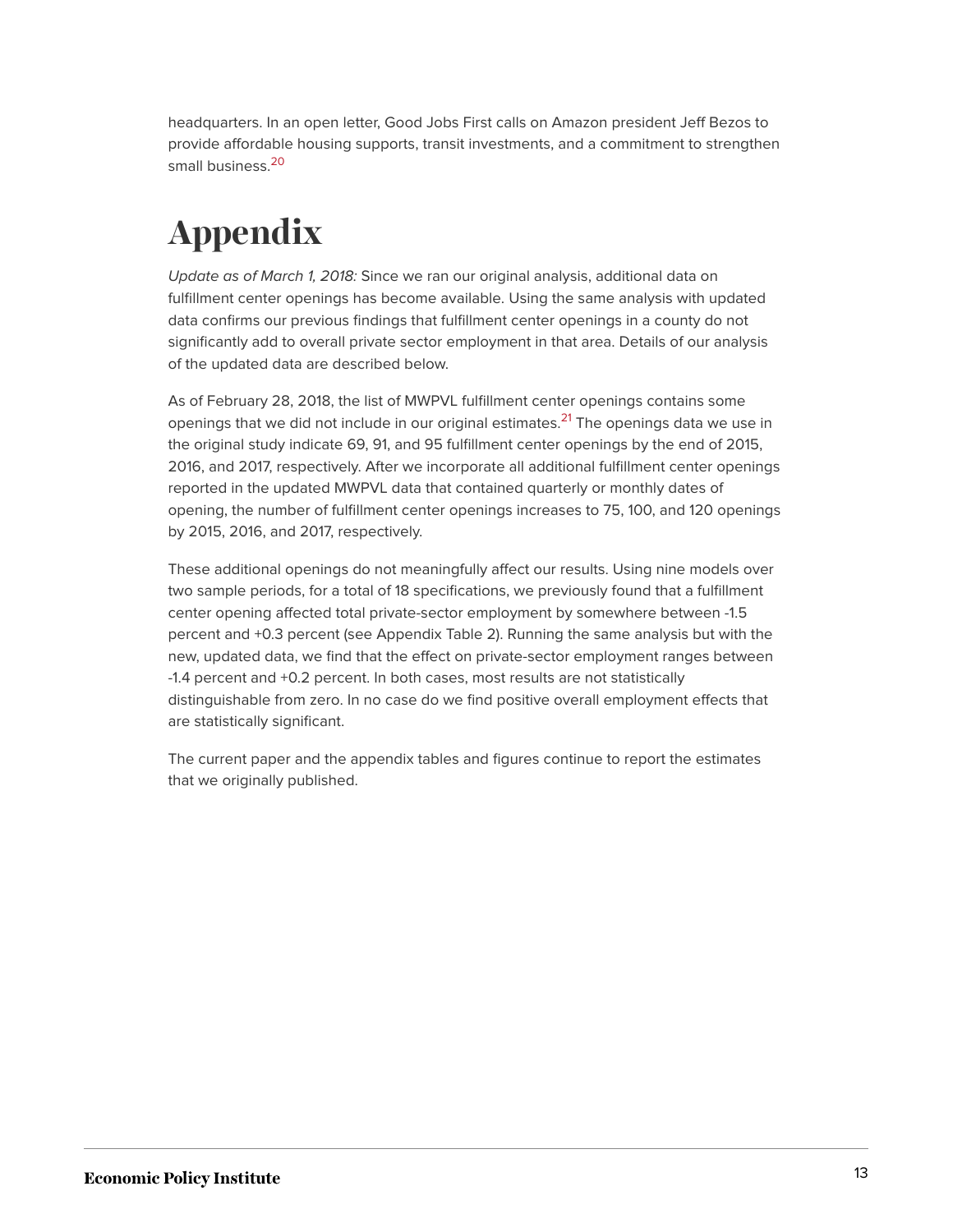#### Appendix Figure A **Effect of opening an Amazon fulfillment center on county warehousing employment**

Percent change in employment two years before and after the opening



Common time fixed effects

Years since opening

Division-specific time fixed effects



Years since opening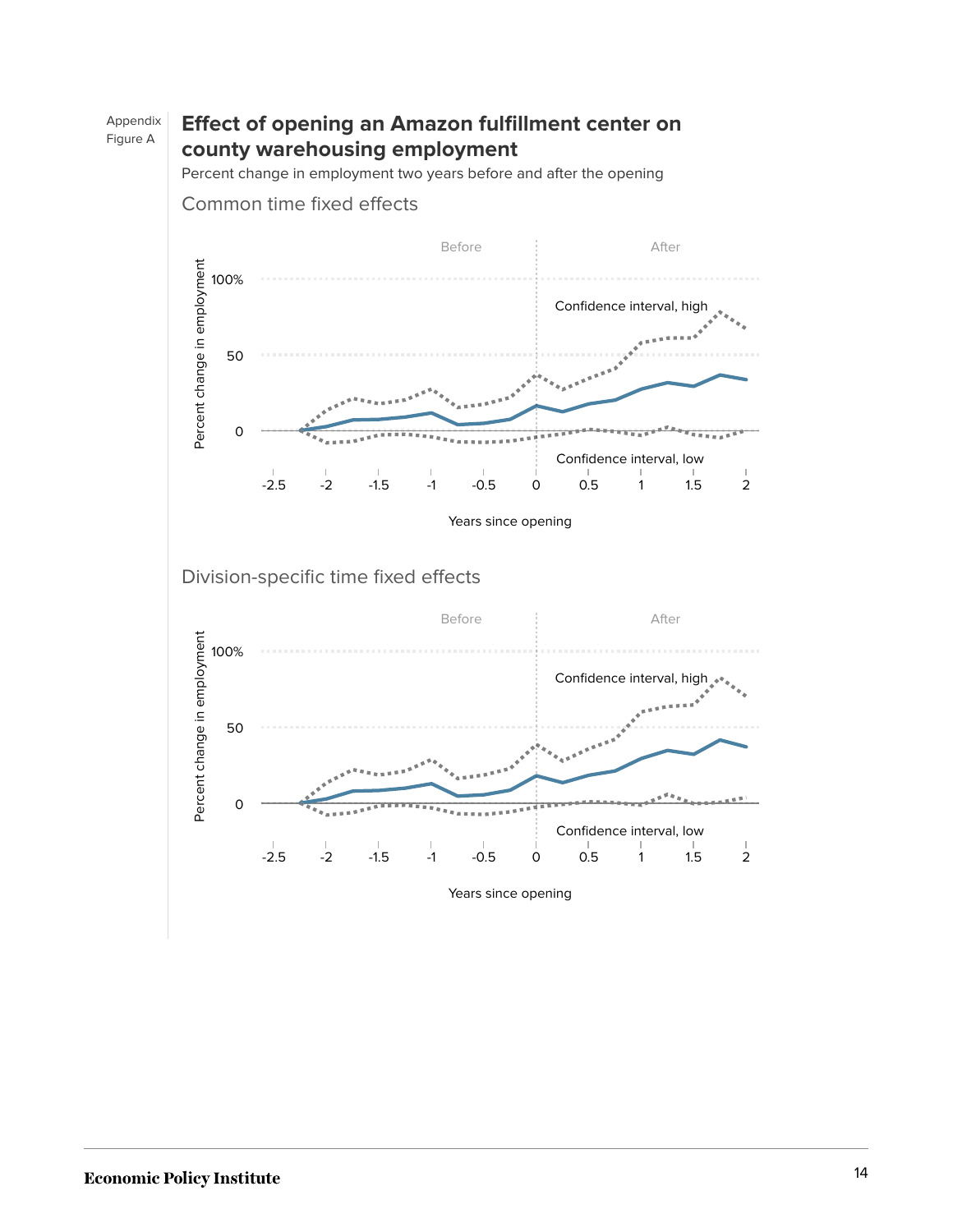

Years since opening

**Notes:** Cumulative employment effects are from a regression of county warehousing employment per capita on leads and lags of a count of fulfillment centers in that county as well as county fixed effects and county-specific linear time trends. The top, middle, and bottom panels, respectively, show specifications with common, Census division–specific, and state-specific time fixed effects. See the Appendix tables for results from other specifications. Regressions are weighted by mean county population, standard errors are clustered at the county level, and the figure shows 95 percent confidence intervals. We convert the marginal effects and standard errors into percent changes in employment by dividing coefficients by the sample mean employment-to-population ratio.

**Sources:** Authors' calculations from Quarterly Census of Employment and Wages employment [data,](https://www.bls.gov/cew/datatoc.htm) Census [population](https://www.census.gov/data/tables/2016/demo/popest/counties-total.html) [counts](https://www2.census.gov/programs-surveys/popest/tables/2000-2010/intercensal/county/), and fulfillment center openings data described in the text.

**Economic Policy Institute**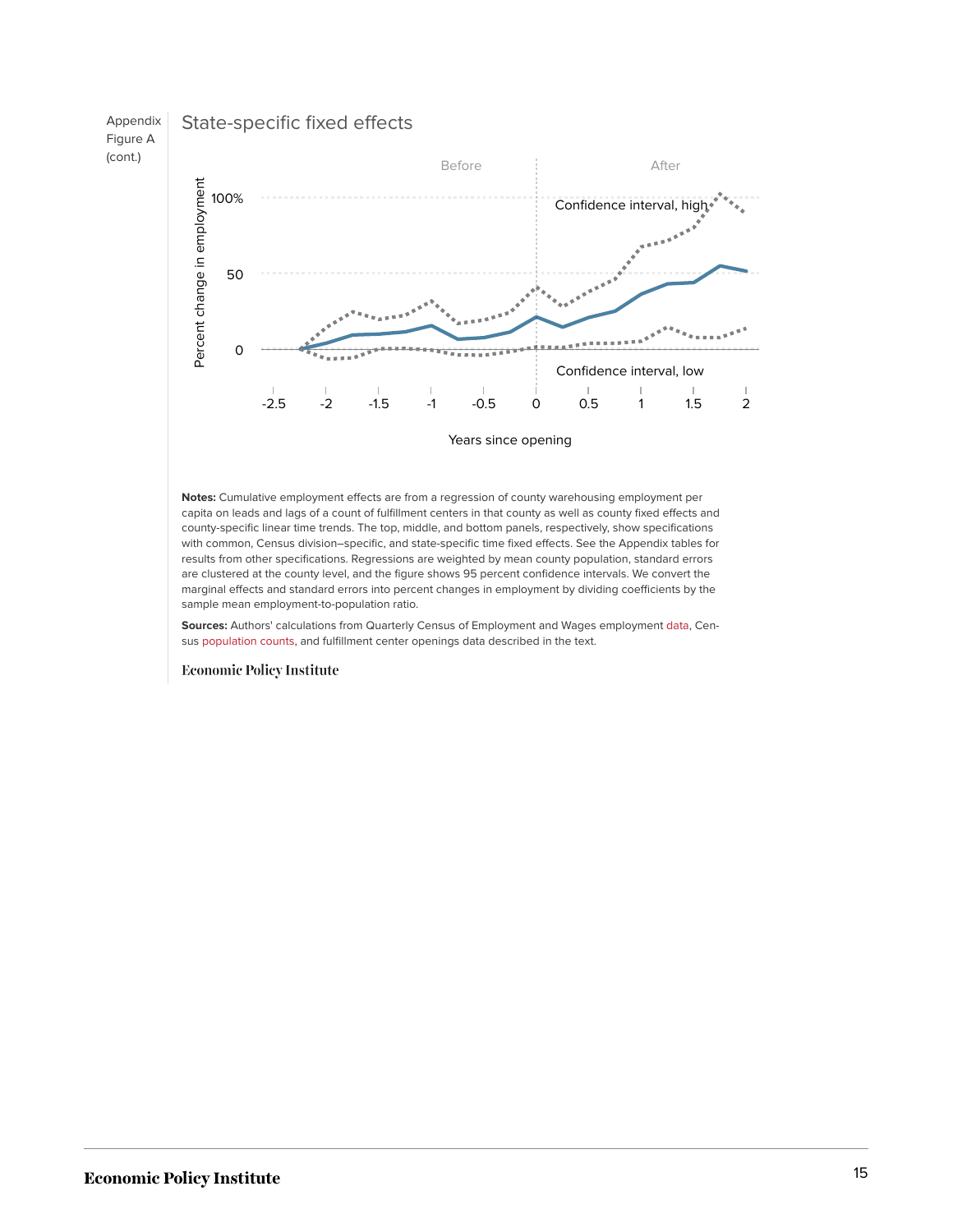#### Appendix Figure B **Effect of opening an Amazon fulfillment center on county private-sector employment**

Percent change in employment two years before and after the opening



Division-specific time fixed effects 5

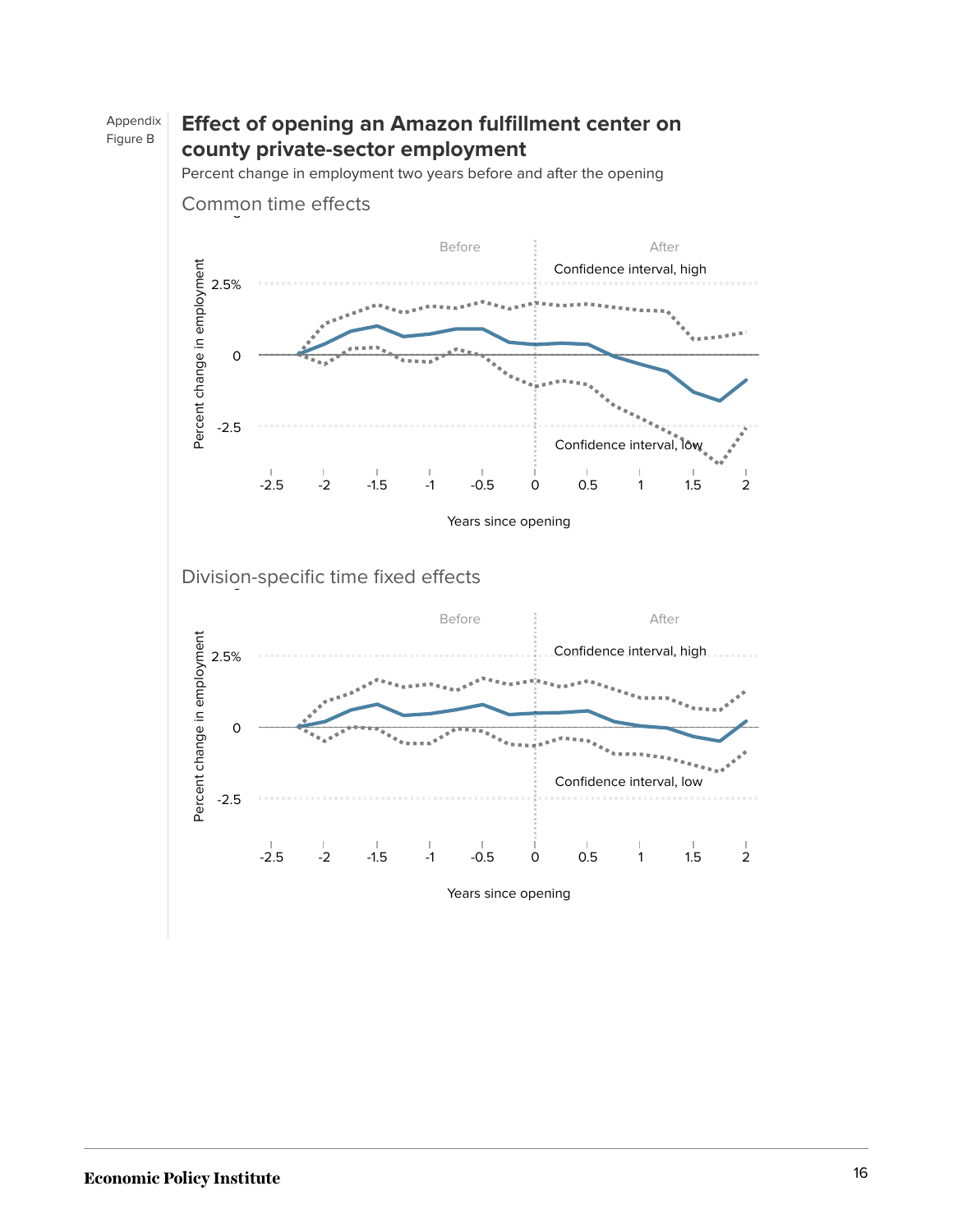



Years since opening

**Notes:** Cumulative employment effects are from a regression of county private-sector employment per capita on leads and lags of a count of fulfillment centers in that county as well as county fixed effects and county-specific linear time trends. The top, middle, and bottom panels, respectively, show specifications with common, Census division–specific, and state-specific time fixed effects. See the Appendix tables for results from other specifications. Regressions are weighted by mean county population, standard errors are clustered at the county level, and the figure shows 95 percent confidence intervals. We convert the marginal effects and standard errors into percent changes in employment by dividing coefficients by the sample mean employment-to-population ratio.

**Sources:** Authors' calculations from Quarterly Census of Employment and Wages employment [data,](https://www.bls.gov/cew/datatoc.htm) Census [population](https://www.census.gov/data/tables/2016/demo/popest/counties-total.html) [counts](https://www2.census.gov/programs-surveys/popest/tables/2000-2010/intercensal/county/), and fulfillment center openings data described in the text.

**Economic Policy Institute** 

**Economic Policy Institute**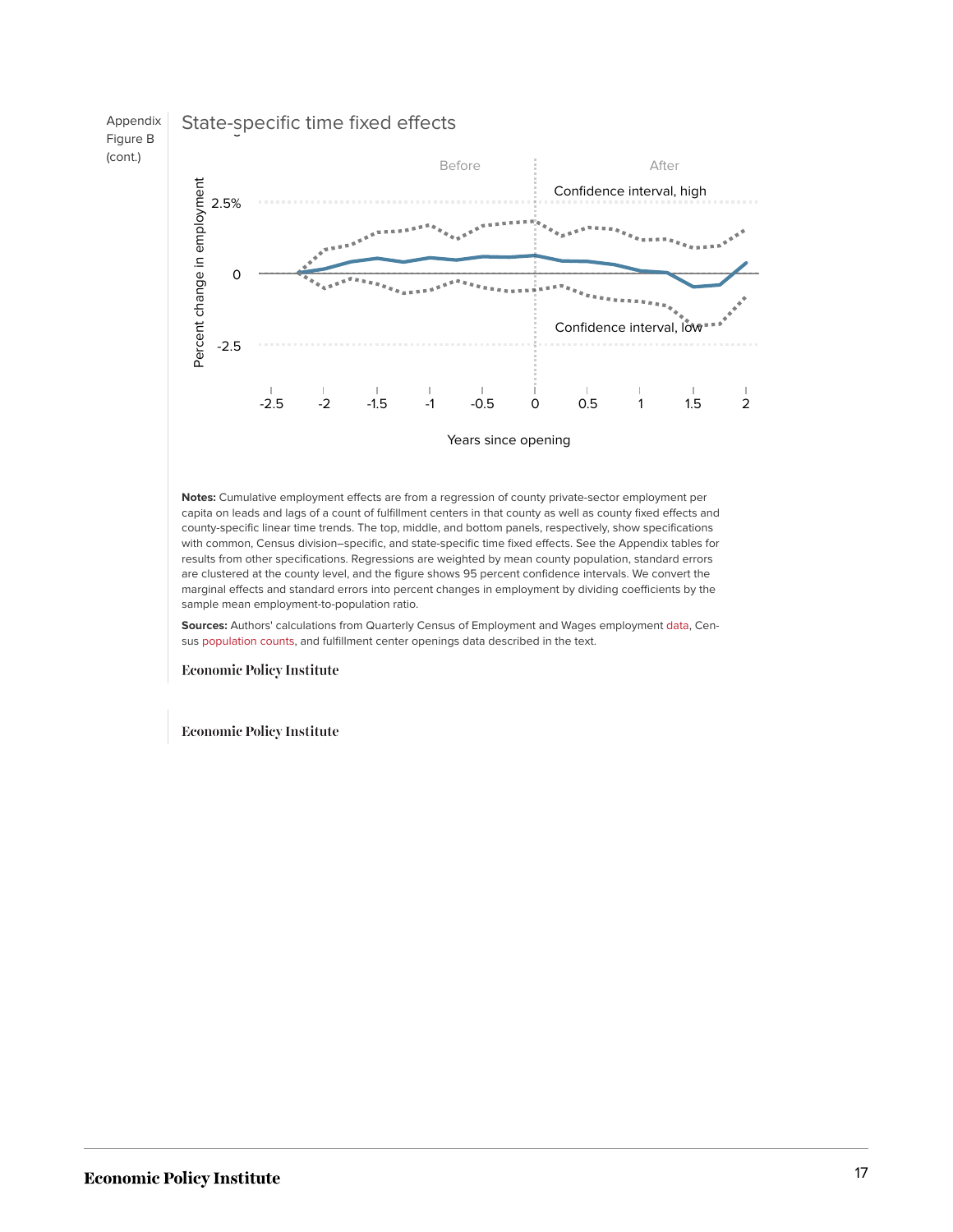#### Appendix **Change in county warehousing earnings before and** Table 1 **after opening an Amazon fulfillment center**

Percent earnings changes in the two years before and the two years after an opening

|                                                                           |            | <b>Common time fixed</b><br>effects |           | <b>Division-specific fixed</b><br>effects |            | <b>State-specific time fixed</b><br>effects |            |              |         |
|---------------------------------------------------------------------------|------------|-------------------------------------|-----------|-------------------------------------------|------------|---------------------------------------------|------------|--------------|---------|
|                                                                           | (1)        | (2)                                 | (3)       | (4)                                       | (5)        | (6)                                         | (7)        | (8)          | (9)     |
| 2001-2015                                                                 |            |                                     |           |                                           |            |                                             |            |              |         |
| <b>Cumulative</b><br>percent<br>change two<br>vears before<br>the opening | $-3.1%***$ | $-3.2%***$                          | $-0.5%$   | $-3.3%$ **                                | $-3.4%$ ** | $-0.0%$                                     | $-4.0%***$ | $-4.2%***$   | $-0.3%$ |
|                                                                           | (1.1%)     | $(1.1\%)$                           | (1.2%)    | $(1.4\%)$                                 | $(1.4\%)$  | $(1.4\%)$                                   | (1.2%)     | (1.2%)       | (1.6%)  |
| <b>Cumulative</b><br>percent<br>change two<br>years after the<br>opening  | $-1.0%$    | $-1.1%$                             | $-1.4%$   | 2.5%                                      | 2.5%       | $-0.9%$                                     | 5.8%***    | $5.5%$ **    | $-1.7%$ |
|                                                                           | $(1.1\%)$  | $(1.0\%)$                           | $(1.4\%)$ | (1.7%)                                    | (1.7%)     | (1.5%)                                      | (2.1%)     | (2.1%)       | (1.9%)  |
| 2008-2015                                                                 |            |                                     |           |                                           |            |                                             |            |              |         |
| <b>Cumulative</b><br>percent<br>change two<br>vears before<br>the opening | $-2.4%$    | $-2.5%$                             | $-1.3%$   | $-2.9%$ **                                | $-2.8%$ ** | $-0.9%$                                     | $-3.1%$ ** | $-3.0%^{**}$ | $-0.8%$ |
|                                                                           | (1.3%)     | (1.3%)                              | (1.5%)    | (1.3%)                                    | (1.3%)     | (1.6%)                                      | (1.3%)     | $(1.4\%)$    | (2.0%)  |
| <b>Cumulative</b><br>percent<br>change two<br>years after the<br>opening  | $-1.8%$    | $-2.0%^{**}$                        | $-1.4%$   | 0.7%                                      | 0.7%       | 0.4%                                        | 3.0%       | 2.7%         | 0.5%    |
|                                                                           | $(1.0\%)$  | $(1.0\%)$                           | (1.5%)    | (1.5%)                                    | (1.5%)     | (1.8%)                                      | (2.3%)     | (2.3%)       | (1.5%)  |
| <b>Controls</b>                                                           |            |                                     |           |                                           |            |                                             |            |              |         |
| <b>County fixed</b><br>effects                                            | Y          | Y                                   | Y         | Y                                         | Y          | Y                                           | Y          | Y            | Y       |
| <b>Predicted</b><br>employment                                            |            | Y                                   |           |                                           | Υ          |                                             |            | Y            |         |
| <b>County-specific</b><br>linear time<br>trends                           |            |                                     | Y         |                                           |            | Y                                           |            |              | Y       |

**Notes:** Each column shows cumulative earnings effects in the pre-opening or post-opening time period from a regression of county warehousing quarterly earnings per worker on leads and lags of a count of fulfillment centers in that county as well as county fixed effects. Other controls are indicated at the bottom of the table. Regressions are weighted by mean county population, standard errors are clustered at the county level, and the figure shows 95 percent confidence intervals. We convert the marginal effects and standard errors into percent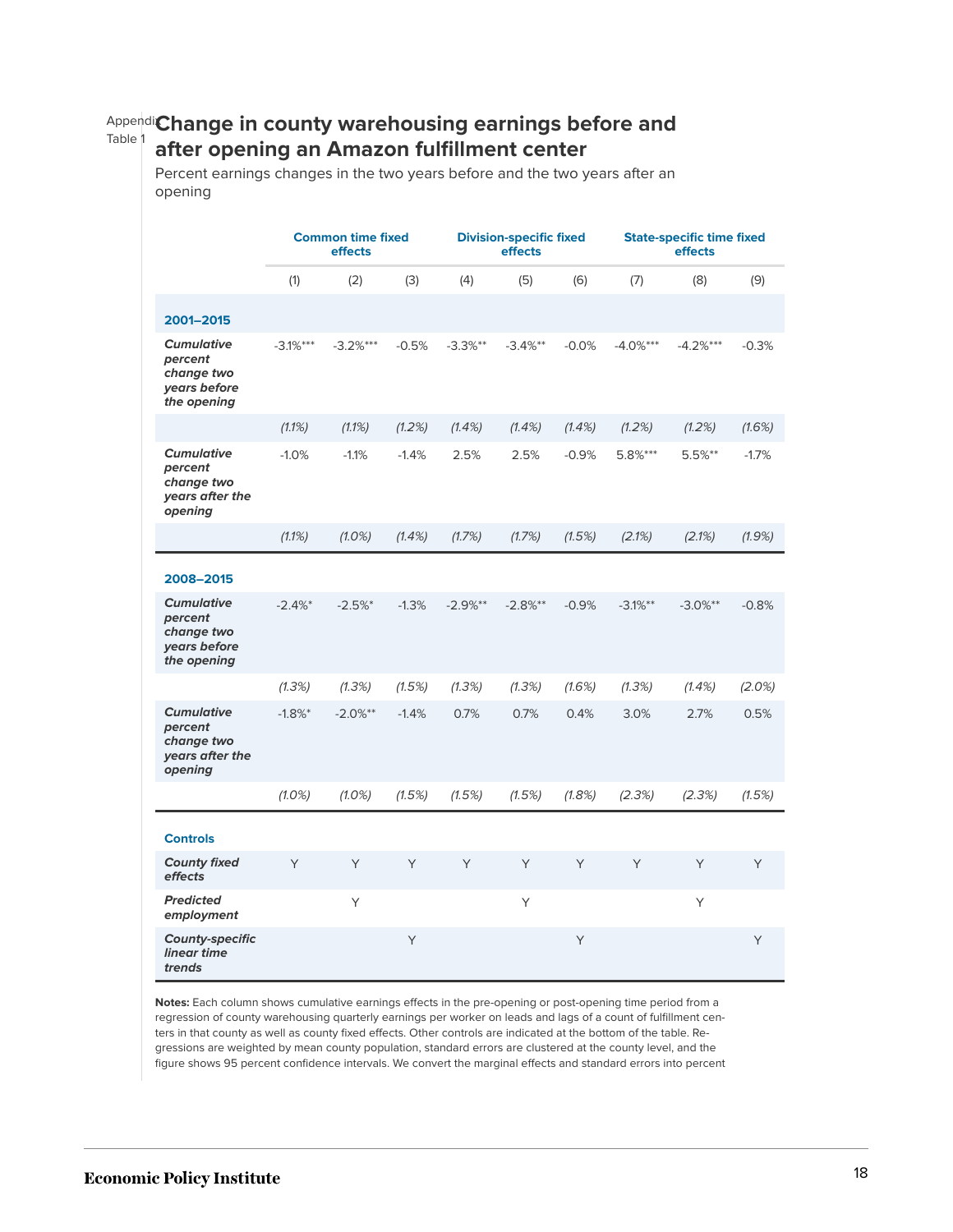Appendi $\chi$ hanges in earnings by dividing coefficients by the sample mean quarterly earnings per worker. Table 1

(cont.) Economic Policy Institute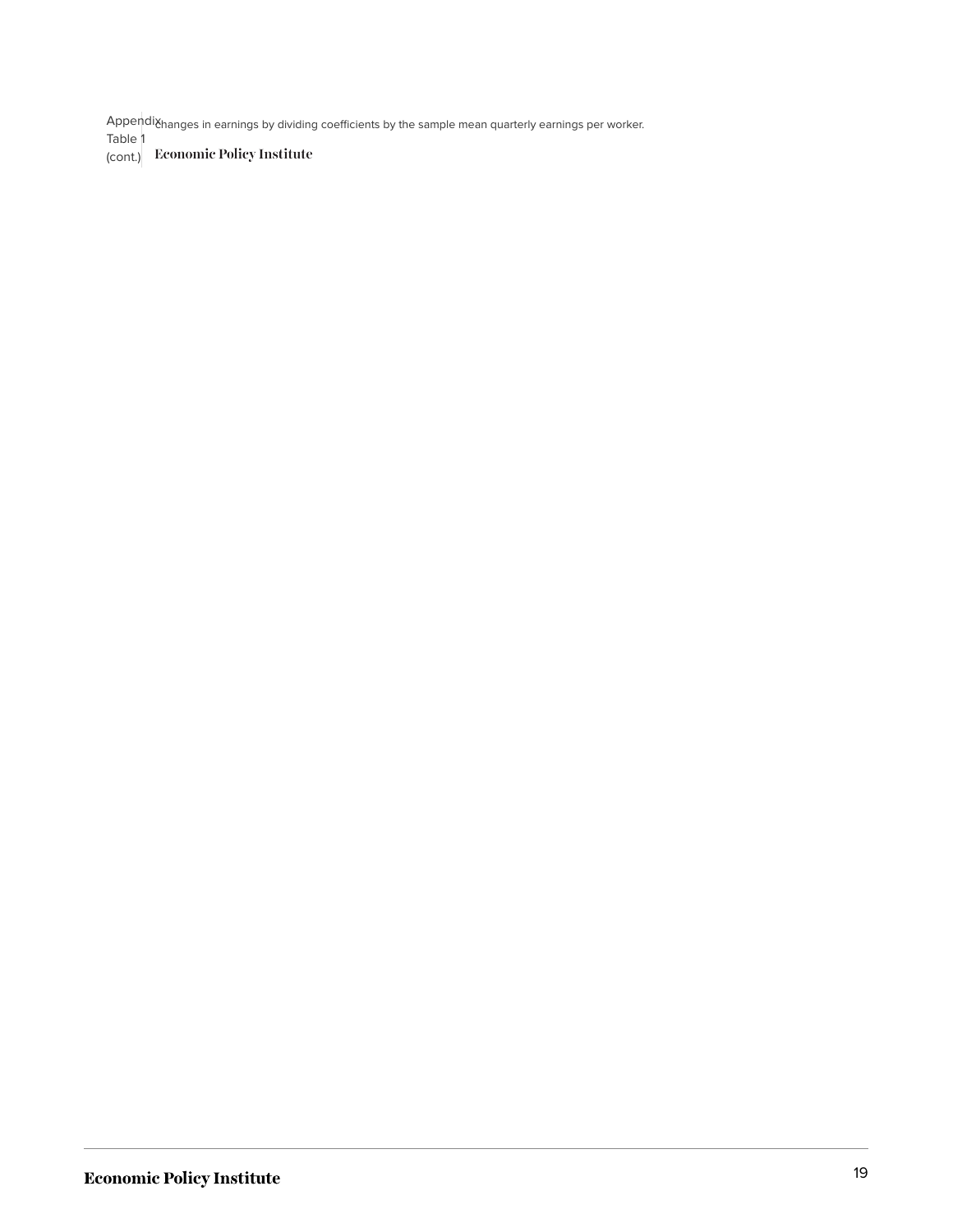#### Appendix Table 2

### **Change in county private-sector employment before and after opening an Amazon fulfillment center**

Percent change in employment two years before and after opening

|                                                                           | <b>Common time fixed effects</b> |            |            | <b>Division-specific fixed</b><br>effects |           | <b>State-specific time fixed</b><br>effects |         |         |         |
|---------------------------------------------------------------------------|----------------------------------|------------|------------|-------------------------------------------|-----------|---------------------------------------------|---------|---------|---------|
|                                                                           | (1)                              | (2)        | (3)        | (4)                                       | (5)       | (6)                                         | (7)     | (8)     | (9)     |
| 2001-2015                                                                 |                                  |            |            |                                           |           |                                             |         |         |         |
| <b>Cumulative</b><br>percent<br>change two<br>vears before<br>the opening | $-0.5%$                          | 0.1%       | 0.4%       | $-0.8%$                                   | $-0.5%$   | 0.4%                                        | $-0.8%$ | $-0.6%$ | 0.5%    |
|                                                                           | $(0.4\%)$                        | (0.4%      | (0.6%)     | (0.4%                                     | (0.3%)    | (0.5%)                                      | (0.5%)  | (0.4%   | (0.6%)  |
| <b>Cumulative</b><br>percent<br>change two<br>years after the<br>opening  | $-1.5%***$                       | $-1.4%***$ | $-1.3%***$ | $-0.2%$                                   | $-0.0%$   | $-0.2%$                                     | $-0.4%$ | 0.1%    | $-0.2%$ |
|                                                                           | (0.5%)                           | $(0.4\%)$  | (0.5%)     | (0.5%)                                    | $(0.4\%)$ | $(0.4\%)$                                   | (0.5%)  | (0.5%)  | (0.5%)  |
| 2008-2015                                                                 |                                  |            |            |                                           |           |                                             |         |         |         |
| <b>Cumulative</b><br>percent<br>change two<br>years before<br>the opening | $0.7\%$ <sup>*</sup>             | $0.7\%***$ | 0.9%       | 0.3%                                      | 0.3%      | 0.9%                                        | 0.0%    | 0.0%    | 0.7%    |
|                                                                           | $(0.4\%)$                        | (0.4%      | (0.7%)     | (0.3%)                                    | (0.3%)    | (0.6%)                                      | (0.3%)  | (0.3%)  | (0.7%)  |
| <b>Cumulative</b><br>percent<br>change two<br>years after the<br>opening  | $-1.1%***$                       | $-1.1***$  | $-0.8%$    | $-0.0%$                                   | $-0.0%$   | $-0.2%$                                     | 0.2%    | 0.3%    | $-0.2%$ |
|                                                                           | $(0.4\%)$                        | $(0.4\%)$  | (0.9%      | $(0.4\%)$                                 | $(0.4\%)$ | (0.6%)                                      | (0.4%   | (0.4%   | (0.7%)  |
| <b>Controls</b>                                                           |                                  |            |            |                                           |           |                                             |         |         |         |
| <b>County fixed</b><br>effects                                            | Y                                | Y          | Y          | Y                                         | Y         | Y                                           | Y       | Y       | Y       |
| <b>Predicted</b><br>employment                                            |                                  | Y          |            |                                           | Y         |                                             |         | Y       |         |
| <b>County-specific</b><br>linear time<br>trends                           |                                  |            | Y          |                                           |           | Y                                           |         |         | Y       |

**Notes:** Each column shows cumulative employment effects in the pre-opening or post-opening time period from a regression of county private-sector employment per capita on leads and lags of a count of fulfillment centers in that county as well as county fixed effects. Other controls are indicated at the bottom of the table. Regressions are weighted by mean county population, standard errors are clustered at the county level, and the figure shows 95 percent confidence intervals. We convert the marginal effects and standard errors into percent changes in employment by dividing coefficients by the sample mean employment-to-population ratio.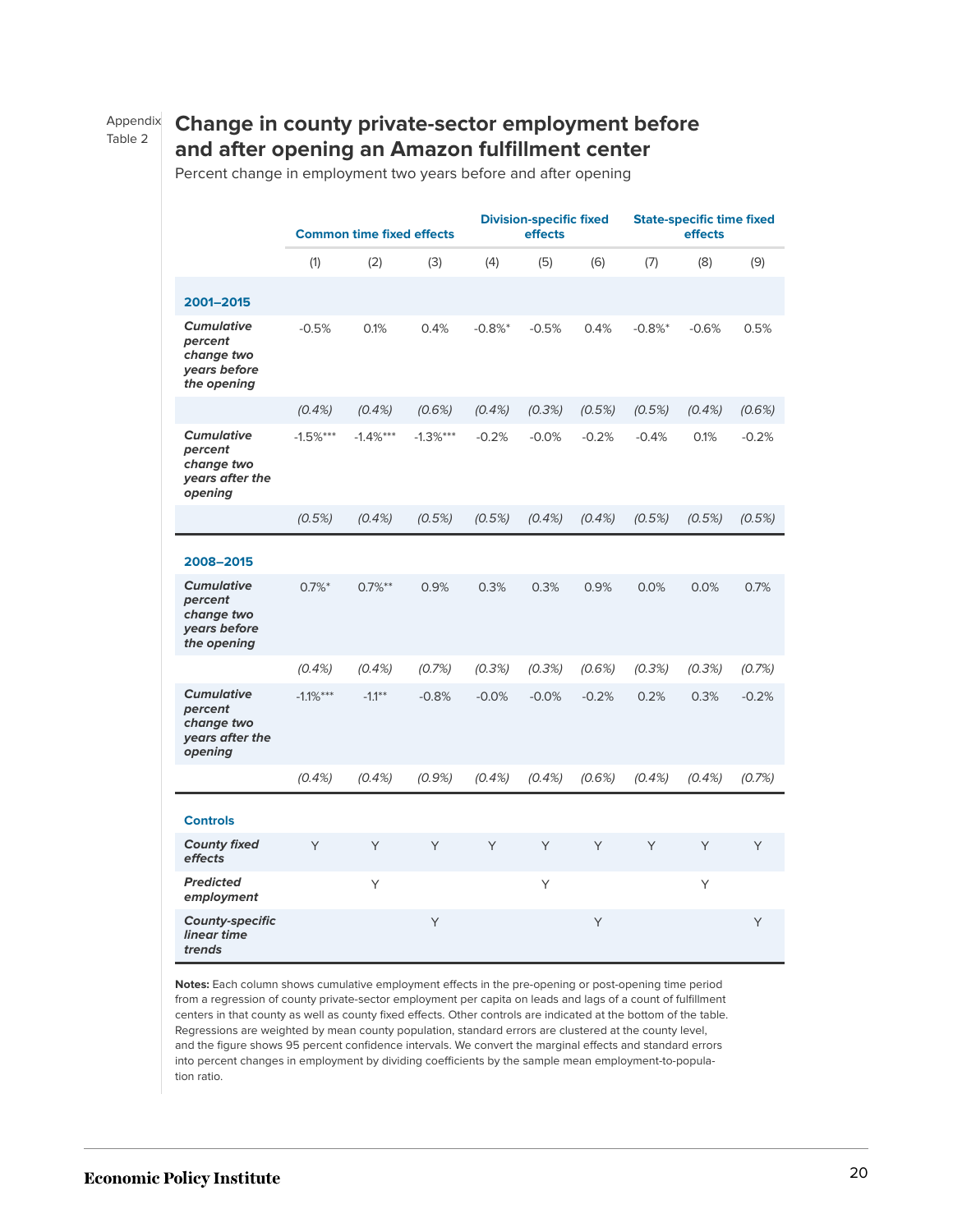Appendix Table 2 (cont.) **Sources:** Authors' calculations from Quarterly Census of Employment and Wages employment [data,](https://www.bls.gov/cew/datatoc.htm) Census [population](https://www.census.gov/data/tables/2016/demo/popest/counties-total.html) [counts,](https://www2.census.gov/programs-surveys/popest/tables/2000-2010/intercensal/county/) and fulfillment center openings data described in the text.

**Economic Policy Institute**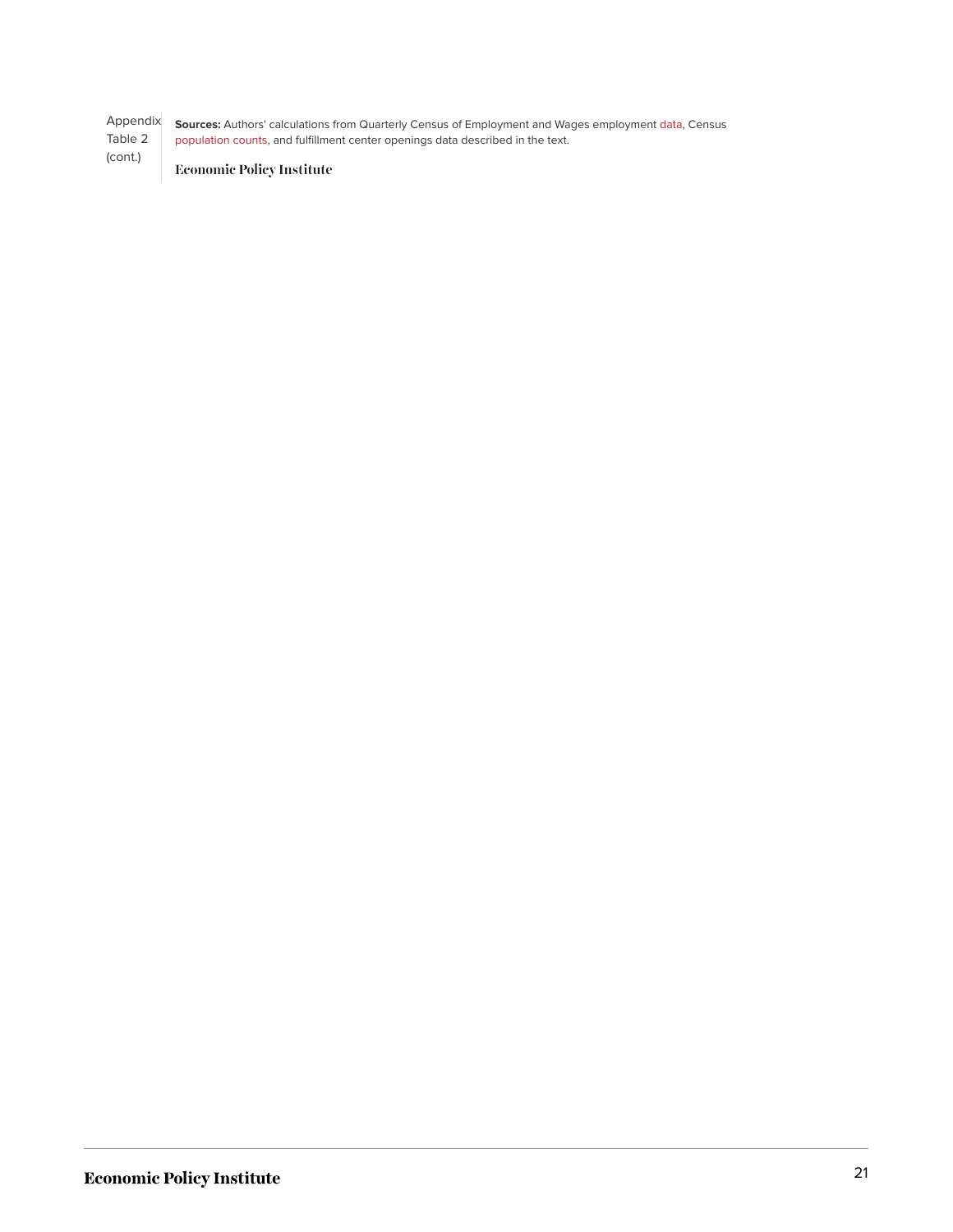### Appendix Table 3

## **Amazon fulfillment centers by state and county**

| <b>State</b>       | County                     | Year opened         |
|--------------------|----------------------------|---------------------|
| Arizona            | Maricopa County            | Third quarter 2007  |
| Arizona            | Maricopa County            | Second quarter 2008 |
| Arizona            | Maricopa County            | Fourth quarter 2010 |
| Arizona            | Maricopa County            | Third quarter 2011  |
| <b>California</b>  | Riverside County           | Third quarter 2014  |
| <b>California</b>  | <b>Riverside County</b>    | Third quarter 2014  |
| <b>California</b>  | <b>Riverside County</b>    | Fourth quarter 2016 |
| <b>California</b>  | San Bernardino County      | Fourth quarter 2012 |
| <b>California</b>  | San Bernardino County      | Fourth quarter 2014 |
| <b>California</b>  | San Bernardino County      | Third quarter 2016  |
| <b>California</b>  | San Bernardino County      | Fourth quarter 2015 |
| <b>California</b>  | San Joaquin County         | Fourth quarter 2013 |
| California         | San Joaquin County         | Fourth quarter 2016 |
| <b>California</b>  | San Joaquin County         | Fourth quarter 2013 |
| <b>California</b>  | <b>Stanislaus County</b>   | Fourth quarter 2013 |
| <b>Connecticut</b> | <b>Hartford County</b>     | Second quarter 2015 |
| <b>Delaware</b>    | New Castle County          | Fourth quarter 1997 |
| <b>Delaware</b>    | <b>New Castle County</b>   | Fourth quarter 2012 |
| <b>Florida</b>     | Duval County               | Fourth quarter 2017 |
| <b>Florida</b>     | <b>Hillsborough County</b> | Fourth quarter 2014 |
| <b>Florida</b>     | Miami-Dade County          | Fourth quarter 2017 |
| <b>Florida</b>     | Polk County                | Third quarter 2014  |
| Georgia            | Douglas County             | Fourth quarter 2015 |
| Georgia            | <b>Fulton County</b>       | First quarter 2015  |
| Georgia            | Jackson County             | Fourth quarter 2016 |
| <b>Illinois</b>    | <b>Madison County</b>      | Third quarter 2016  |
| <b>Illinois</b>    | <b>Madison County</b>      | Third quarter 2016  |
| <b>Illinois</b>    | <b>Will County</b>         | Fourth quarter 2015 |
| <b>Illinois</b>    | <b>Will County</b>         | Fourth quarter 2016 |
| <b>Illinois</b>    | <b>Will County</b>         | Fourth quarter 2016 |
| <b>Illinois</b>    | <b>Will County</b>         | Fourth quarter 2017 |
| <b>Indiana</b>     | <b>Boone County</b>        | Third quarter 2008  |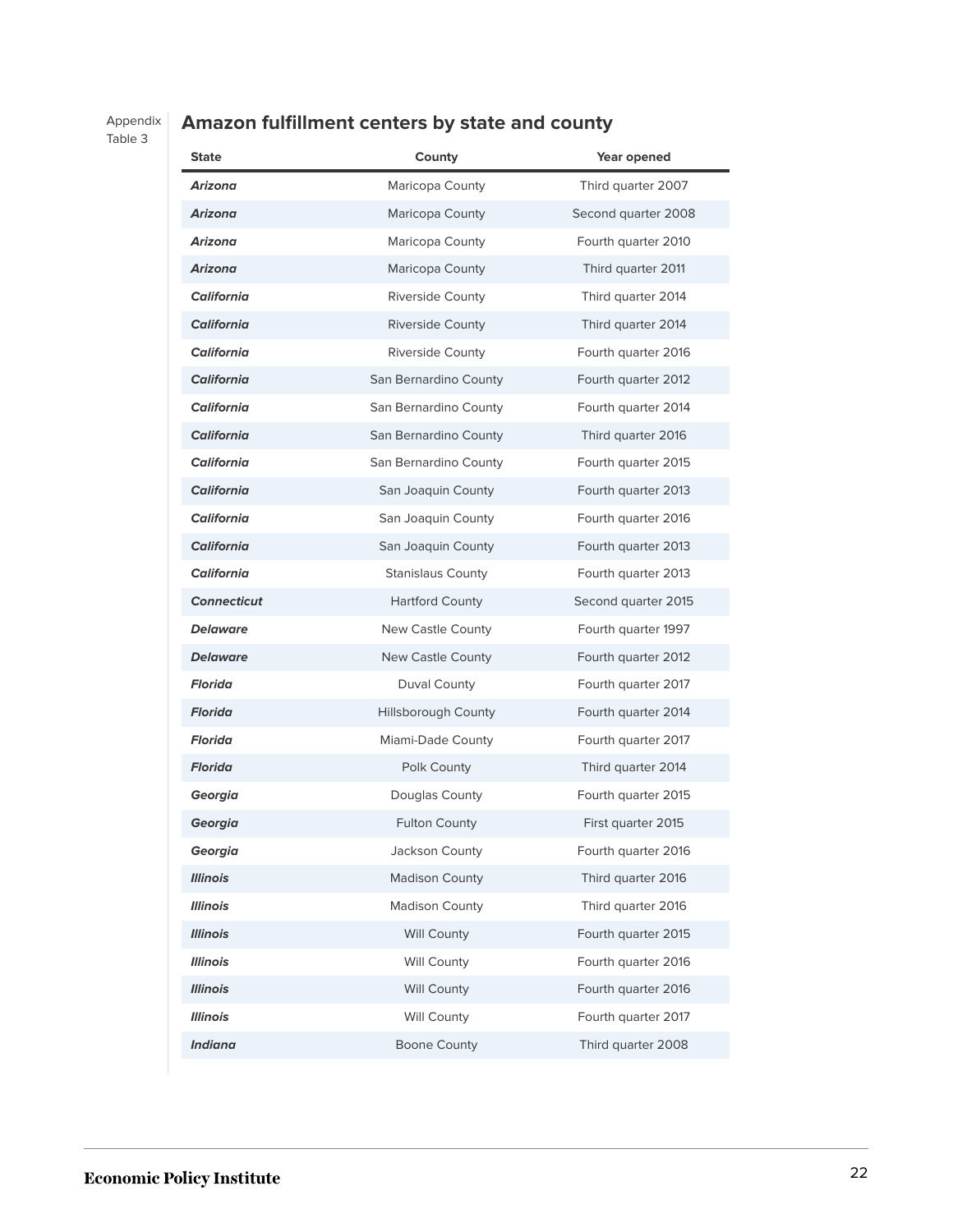### Appendix Table 3

(cont.)

| <b>State</b>          | County                    | Year opened         |
|-----------------------|---------------------------|---------------------|
| Indiana               | Boone County              | Fourth quarter 2013 |
| <b>Indiana</b>        | <b>Clark County</b>       | Fourth quarter 2012 |
| <b>Indiana</b>        | <b>Hendricks County</b>   | Fourth quarter 2008 |
| <b>Indiana</b>        | <b>Hendricks County</b>   | Third quarter 2011  |
| Indiana               | <b>Marion County</b>      | Second quarter 2011 |
| <b>Indiana</b>        | <b>Marion County</b>      | Third quarter 2016  |
| <b>Kansas</b>         | Johnson County            | Fourth quarter 2016 |
| <b>Kansas</b>         | Johnson County            | Fourth quarter 2016 |
| Kentucky              | Boone County              | Third quarter 2015  |
| <b>Kentucky</b>       | Boone County              | Second quarter 2005 |
| Kentucky              | Boone County              | Fourth quarter 2005 |
| <b>Kentucky</b>       | <b>Boone County</b>       | Third quarter 2007  |
| Kentucky              | <b>Bullitt County</b>     | Third quarter 2005  |
| <b>Kentucky</b>       | <b>Bullitt County</b>     | Second quarter 2012 |
| Kentucky              | <b>Bullitt County</b>     | Second quarter 2012 |
| <b>Kentucky</b>       | <b>Bullitt County</b>     | Fourth quarter 2013 |
| Kentucky              | <b>Fayette County</b>     | Fourth quarter 2000 |
| <b>Kentucky</b>       | <b>Fayette County</b>     | Second quarter 2006 |
| Kentucky              | Jefferson County          | Third quarter 2005  |
| <b>Kentucky</b>       | <b>Taylor County</b>      | Second quarter 1999 |
| Maryland              | <b>Baltimore County</b>   | First quarter 2015  |
| <b>Massachusetts</b>  | <b>Bristol County</b>     | Fourth quarter 2016 |
| Michigan              | Wayne County              | Fourth quarter 2014 |
| <b>Minnesota</b>      | <b>Scott County</b>       | Third quarter 2016  |
| Nevada                | <b>Clark County</b>       | Fourth quarter 2008 |
| <b>Nevada</b>         | <b>Storey County</b>      | Fourth quarter 2010 |
| Nevada                | <b>Washoe County</b>      | First quarter 2015  |
| <b>New Hampshire</b>  | Hillsborough County       | Third quarter 2007  |
| <b>New Jersey</b>     | <b>Burlington County</b>  | Third quarter 2016  |
| <b>New Jersey</b>     | Mercer County             | Third quarter 2014  |
| <b>North Carolina</b> | <b>Mecklenburg County</b> | Fourth quarter 2016 |
| Ohio                  | Franklin County           | Third quarter 2016  |
| Ohio                  | Licking County            | Third quarter 2016  |
| Pennsylvania          | <b>Cumberland County</b>  | Third quarter 2010  |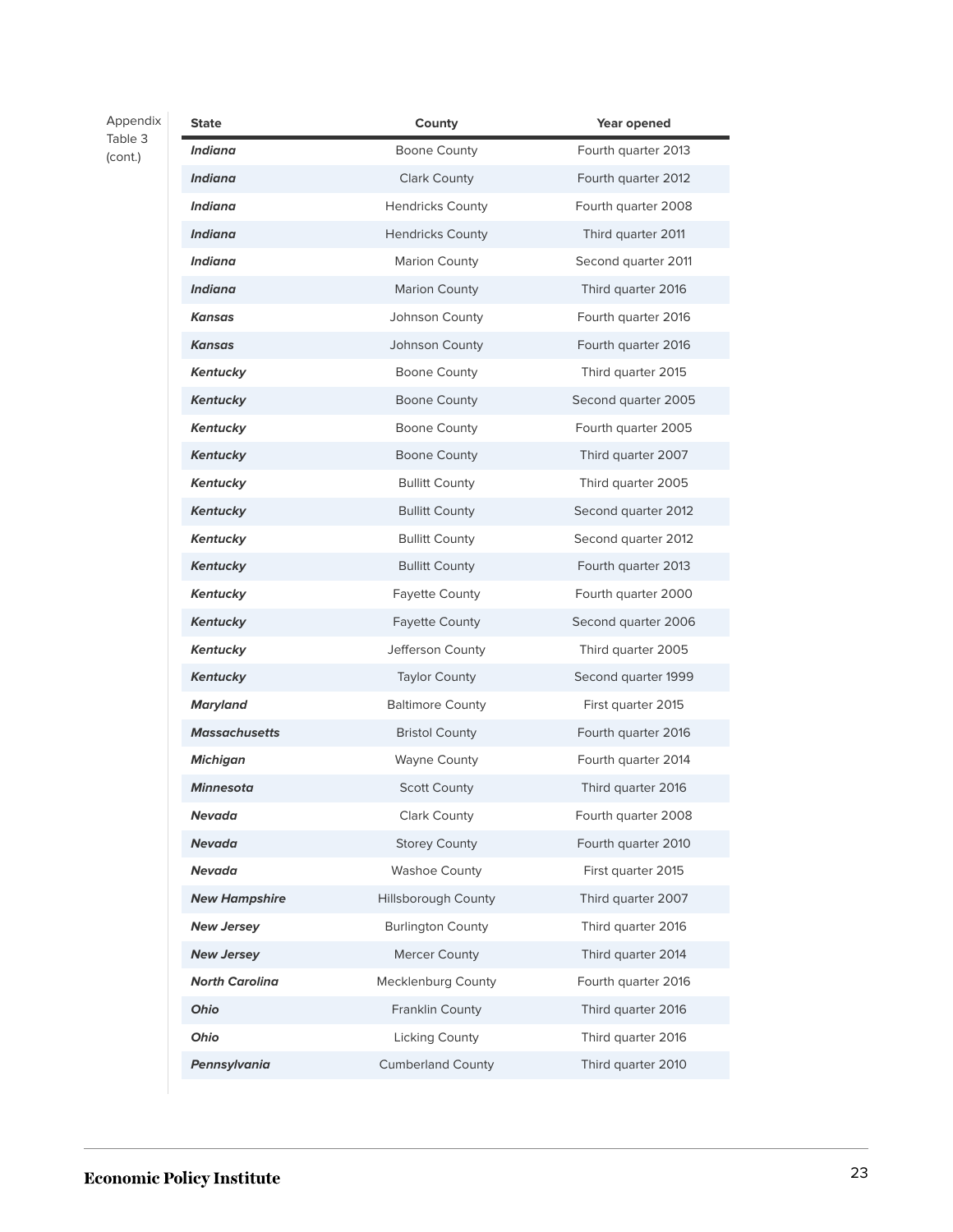Appendix Table 3 (cont.)

| <b>State</b>          | County                     | Year opened         |
|-----------------------|----------------------------|---------------------|
| Pennsylvania          | <b>Cumberland County</b>   | Third quarter 2010  |
| Pennsylvania          | <b>Cumberland County</b>   | Second quarter 2013 |
| Pennsylvania          | <b>Cumberland County</b>   | First quarter 2015  |
| Pennsylvania          | Lackawanna County          | Fourth quarter 2010 |
| Pennsylvania          | Lehigh County              | Third quarter 2010  |
| Pennsylvania          | Lehigh County              | Second quarter 2011 |
| Pennsylvania          | Luzerne County             | Third quarter 2008  |
| Pennsylvania          | Luzerne County             | Fourth quarter 2016 |
| Pennsylvania          | Northampton County         | Fourth quarter 2016 |
| Pennsylvania          | York County                | Third quarter 2010  |
| <b>South Carolina</b> | Lexington County           | Fourth quarter 2011 |
| <b>South Carolina</b> | Lexington County           | Second quarter 2017 |
| <b>South Carolina</b> | <b>Spartanburg County</b>  | Third quarter 2012  |
| <b>Tennessee</b>      | <b>Bradley County</b>      | Third quarter 2011  |
| <b>Tennessee</b>      | <b>Hamilton County</b>     | Third quarter 2011  |
| <b>Tennessee</b>      | <b>Rutherford County</b>   | Third quarter 2012  |
| <b>Tennessee</b>      | <b>Wilson County</b>       | Third quarter 2011  |
| <b>Tennessee</b>      | <b>Wilson County</b>       | First quarter 2013  |
| <b>Texas</b>          | Dallas County              | Fourth quarter 2015 |
| <b>Texas</b>          | <b>Dallas County</b>       | Fourth quarter 2016 |
| <b>Texas</b>          | Denton County              | Fourth quarter 2013 |
| <b>Texas</b>          | Hays County                | Third quarter 2016  |
| <b>Texas</b>          | <b>Tarrant County</b>      | Fourth quarter 2013 |
| <b>Texas</b>          | <b>Tarrant County</b>      | Third quarter 2014  |
| Virginia              | <b>Chesterfield County</b> | Fourth quarter 2012 |
| <b>Virginia</b>       | Dinwiddie County           | Fourth quarter 2012 |
| <b>Washington</b>     | King County                | First quarter 2016  |
| <b>Washington</b>     | Pierce County              | Second quarter 2011 |
| Washington            | Pierce County              | First quarter 2015  |

**Source:** Avalara ("[Amazon Fulfillment Center Locations](https://www1.avalara.com/trustfile/en/resources/amazon-warehouse-locations.html)," accessed October 2017), Guided Imports ("[The](https://guidedimports.com/amazon-warehouse-locations/) [Complete List of Every Amazon Warehouse and Distribution Center in the World](https://guidedimports.com/amazon-warehouse-locations/)," last updated April 2017) and MWPVL International (["Amazon Global Fulfillment Center Network](http://www.mwpvl.com/html/amazon_com.html)," accessed October 2017).

**Economic Policy Institute**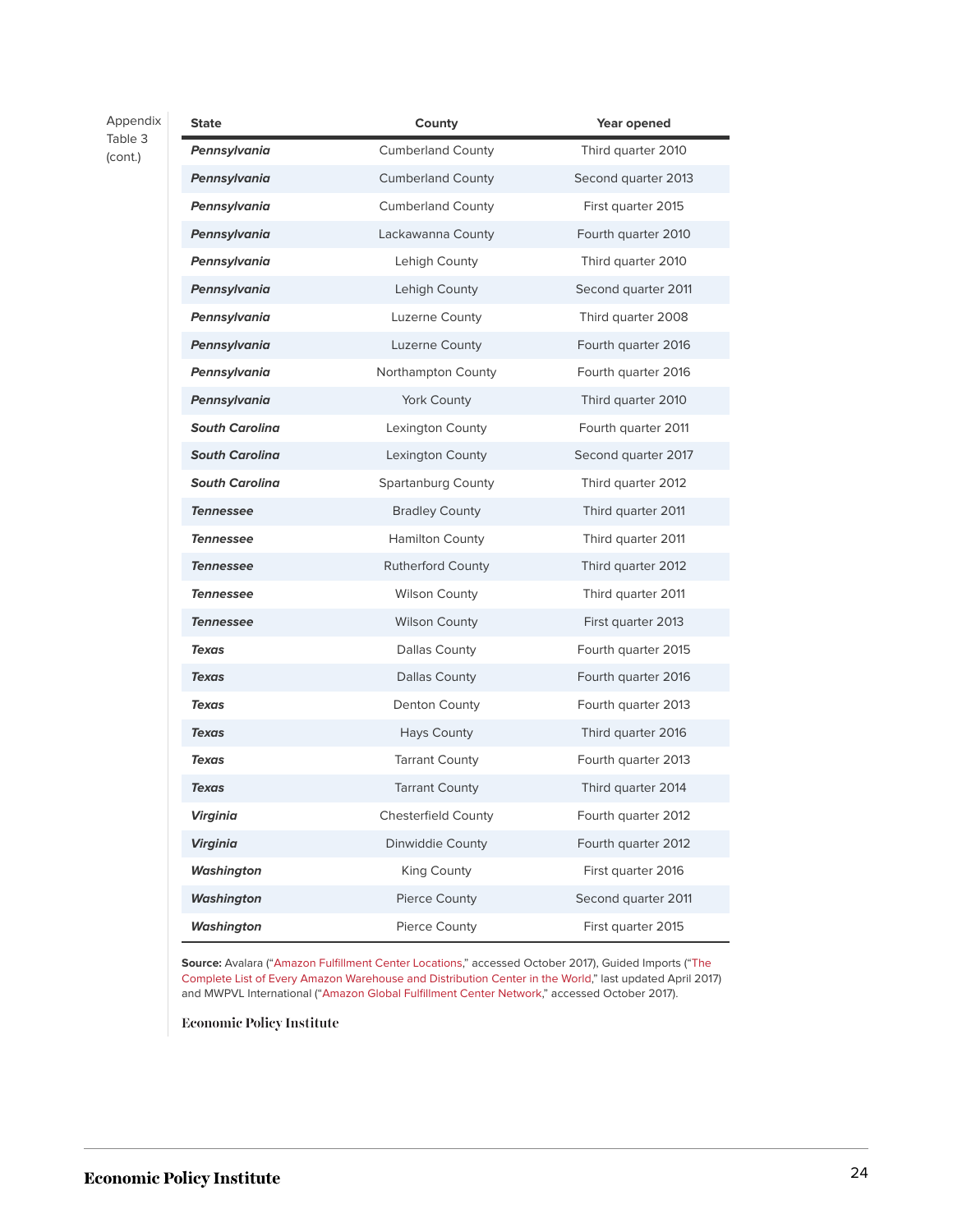## <span id="page-25-0"></span>**Endnotes**

- <span id="page-25-1"></span>[1.](#page-2-0) A December 2016 report from Good Jobs First counts "at least \$241 million in subsidies to Amazon facilities" since the start of 2015 on top of "some \$600 million in subsidies during the previous decade, a substantial portion of which was tied to deals involving sales tax collection." And "there are likely more subsidies that can't be quantified here due to lack of disclosure," the report said. A March 2017 article in Bloomberg Daily Tax Report said that Amazon "is expected to vault past a record for state and local tax subsidies held for many years by Wal-Mart Stores Inc." which has "captured more than \$1.2 billion in tax abatements, credits, exemptions, infrastructure assistance and financing deals during four decades of rapid expansion." See Thomas Cafcas and Greg LeRoy, [Will Amazon Fool Us Twice? Why State and Local Governments Should Stop Subsidizing the](http://www.goodjobsfirst.org/sites/default/files/docs/pdf/amazon-subsidies.pdf) [Online Giant's Growing Distribution Network](http://www.goodjobsfirst.org/sites/default/files/docs/pdf/amazon-subsidies.pdf), Good Jobs First, December 2016 and Michael J. Bologna, "[Amazon Close to Breaking Wal-Mart Record for Subsidies](https://www.bna.com/amazon-close-breaking-n57982085432/)," Bloomberg Daily Tax Report, March 20, 2017.
- <span id="page-25-2"></span>[2.](#page-2-1) Jessica Bruder, "[With 6,000 New Warehouse Jobs, What Is Amazon Really Delivering?](http://blogs.reuters.com/great-debate/2015/06/17/with-6000-new-warehouse-jobs-what-is-amazon-really-delivering/)" Reuters, June 17, 2015; Chris Isidore, "Amazon Hiring 7,000 Workers" CNN Money, July 29, 2013; "[We're](http://phx.corporate-ir.net/phoenix.zhtml?c=176060&p=irol-newsArticle&ID=2211394) [Hiring: Amazon Creating 120,000 Seasonal Jobs in Customer Fulfillment and Customer Service](http://phx.corporate-ir.net/phoenix.zhtml?c=176060&p=irol-newsArticle&ID=2211394) [This Holiday Season,](http://phx.corporate-ir.net/phoenix.zhtml?c=176060&p=irol-newsArticle&ID=2211394)" Amazon Press Release, October 13, 2016; "[Amazon Announces Ninth](http://phx.corporate-ir.net/phoenix.zhtml?c=176060&p=irol-newsArticle&ID=2238204) [Fulfillment Center in Texas; New Robotics Site Will Create 1,000-Plus Full-Time Jobs,](http://phx.corporate-ir.net/phoenix.zhtml?c=176060&p=irol-newsArticle&ID=2238204)" Amazon Press Release, January 18, 2017.
- <span id="page-25-3"></span>[3.](#page-2-2) See Brian Fung, "[Amazon Releases List of Metro Areas Being Considered for Its Second HQ](https://www.washingtonpost.com/news/the-switch/wp/2018/01/18/this-is-amazons-official-shortlist-of-places-its-considering-for-a-second-hq/)," The Washington Post, January 18, 2018, which links to the District of Columbia bidding [proposal.](https://www.scribd.com/document/369376700/FOIA-Appeal-2018-57-REDACTED-AmazonHQ2-Proposal-2)
- <span id="page-25-4"></span>[4.](#page-2-3) Los Angeles Times Editorial Board, "[Do Tax Incentives Really Create Jobs?](http://www.latimes.com/opinion/editorials/la-ed-tesla-incentives-20140911-story.html)" Los Angeles Times, September 10, 2014; Carl Davis, [Tax Incentives: Costly for States, Drag on the Nation](https://itep.org/wp-content/uploads/taxincentiveeffectiveness.pdf), Institute on Taxation and Economic Policy, 2013; David Seiden, ["Do State Tax Incentives Really Work?"](https://www.huffingtonpost.com/david-seiden/do-state-tax-incentives-r_b_4311980.html) Huffpost, November 22, 2013. For the pro and con debate about Amazon specifically see Mark Vandevelde, "[Amazon Is Creating More Jobs than It Destroys,](https://www.ft.com/content/cf98680c-738f-11e7-aca6-c6bd07df1a3c)" Financial Times, July 29, 2017, and Jon Swartz, ["Amazon Is Creating 100,000 U.S. Jobs, But at What Cost?](https://www.usatoday.com/story/tech/columnist/2017/01/13/amazons-jobs-creation-plan-comes-amid-labor-pains/96488166/)" USA TODAY, January 13, 2017.
- <span id="page-25-5"></span>[5.](#page-3-0) Robert G. Lynch, Rethinking Growth Strategies: How State and Local Taxes and Services Affect Economic Development. Economic Policy Institute, 2004.
- <span id="page-25-6"></span>[6.](#page-3-1) Davis, [Tax Incentives](https://itep.org/wp-content/uploads/taxincentiveeffectiveness.pdf), 2013.
- <span id="page-25-7"></span>[7.](#page-4-1) Lynch, Rethinking Growth Strategies, 2004.
- <span id="page-25-8"></span>[8.](#page-4-2) Lynch, 2004 and Timothy J. Bartik, [The Economic Development Benefits of Universal Preschool](http://research.upjohn.org/cgi/viewcontent.cgi?article=1044&context=reports) [Education Compared to Traditional Economic Development Programs](http://research.upjohn.org/cgi/viewcontent.cgi?article=1044&context=reports), W.E. Upjohn Institute for Employment Research, 2006. Recent research also finds state economic development incentives have little correlation with unemployment levels, income levels, or future economic growth. See Timothy J. Bartik, [A New Panel Database on Business Incentives for Economic Development](http://research.upjohn.org/cgi/viewcontent.cgi?article=1228&context=reports) [Offered by State and Local Governments in the United States](http://research.upjohn.org/cgi/viewcontent.cgi?article=1228&context=reports), W.E. Upjohn Institute for Employment Research, 2017.
- <span id="page-25-9"></span>[9.](#page-4-3) Our data on Amazon fulfillment centers comes from publically available sources described in the "Empirical methodology" section.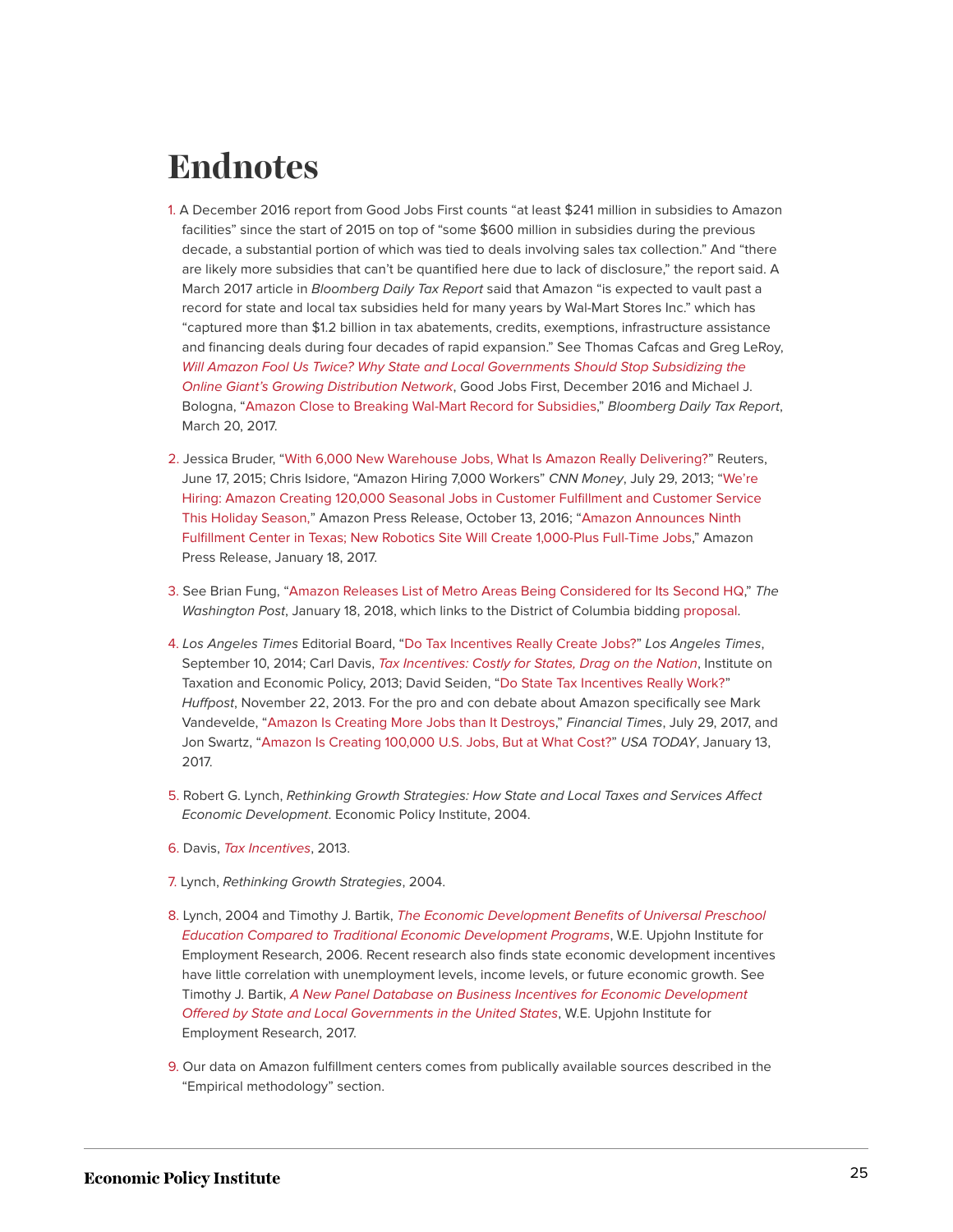- <span id="page-26-0"></span>[10.](#page-4-4) Estimates from MWPVL tabulations find that fulfillment centers account for 92.8 million out of 121.6 million square feet in Amazon's distribution network. See "[Amazon Global Fulfillment Center](http://www.mwpvl.com/html/amazon_com.html) [Network](http://www.mwpvl.com/html/amazon_com.html)," MWPVL, updated January 2018.
- <span id="page-26-1"></span>[11.](#page-5-1) See "[Amazon Fulfillment Center Locations,](https://www1.avalara.com/trustfile/en/resources/amazon-warehouse-locations.html)" Avalara TrustFile, accessed October 2017; ["The](https://guidedimports.com/amazon-warehouse-locations/) [Complete List of Every Amazon Warehouse and Distribution Center in the World](https://guidedimports.com/amazon-warehouse-locations/)," [downloadable Excel files], Guided Imports, last updated April 2017; MWPVL International, [http://www.mwpvl.com/](http://www.mwpvl.com/html/amazon_com.html) [html/amazon\\_com.html,](http://www.mwpvl.com/html/amazon_com.html) accessed October 2017**.**
- <span id="page-26-2"></span>[12.](#page-5-2) QCEW data are available at [https://www.bls.gov/cew/datatoc.htm.](https://www.bls.gov/cew/datatoc.htm)
- <span id="page-26-3"></span>[13.](#page-6-0) The public-use QCEW data suppresses some county-industry-level aggregations in order to protect employer identities. Our sample begins in 2001 because prior to that date it is not possible to distinguish between whether county-industry employment was truly zero or suppressed. Our sample ends in 2015 because our regressions specifications require two years of data after fulfillment center openings, and openings data were only available through 2017 when we conducted our analyses. We identify the warehousing industry as NAICS (North American Industry Classification System of the Census Bureau) 493. QCEW data are available at [https://www.bls.gov/](https://www.bls.gov/cew/datatoc.htm) [cew/datatoc.htm](https://www.bls.gov/cew/datatoc.htm).
- <span id="page-26-4"></span>[14.](#page-6-1) County population data that we accessed are available at United States Census Bureau, "[County](https://www.census.gov/data/tables/2016/demo/popest/counties-total.html) [Population Totals and Components of Change: 2010–2016,](https://www.census.gov/data/tables/2016/demo/popest/counties-total.html)" [online data tables] and <https://www2.census.gov/programs-surveys/popest/tables/2000-2010/intercensal/county/>
- <span id="page-26-5"></span>[15.](#page-6-2) We regress the industry-level employment-per-capita on an indicator for presence of a fulfillment center in that quarter. In addition to the contemporaneous fulfillment center indicator, we include eight quarters of leads and eight quarters of lags of the indicator. All regressions include county fixed effects. In the table and some of the figures described in the text, we include several additional controls, depending on the specification: common time fixed effects, Census division–specific time fixed effects, or state-specific time fixed effects; a predicted employment-topopulation ratio; and county-specific linear trends. For specifications with a control for predicted employment-to-population, predicted employment is an industrial shift-share prediction from the sum of mean 1996–2000 county-level 3-digit NAICS shares of national employment multiplied by contemporaneous national industry-level employment. All regressions are weighted by the mean population in the county and standard errors are clustered at the county level. We convert the percentage-point employment-to-population ratio marginal effect and standard errors into a percent change in employment by dividing coefficients by the sample mean employment-topopulation ratio.
- <span id="page-26-6"></span>[16.](#page-8-0) For the three specifications shown in Appendix Figure A, the average cumulative effect over the two-year post-treatment period is 26.0, 28.4, and 40.0 percent (these values are the difference between the cumulative effect in the post-treatment period minus the pre-treatment period). A simple average of these estimates is a 31.5 percent increase in warehousing employment growth. The average warehousing employment in counties that open fulfillment centers, prior to the opening, is about 4,200 jobs.
- <span id="page-26-7"></span>[17.](#page-9-0) See The Economist, ["Unfulfillment Centres: What Amazon Does to Wages,](https://www.economist.com/news/united-states/21735020-worlds-largest-online-retailer-underpaying-its-employees-what-amazon-does-wages)" January 20, 2018.
- <span id="page-26-8"></span>[18.](#page-9-1) Olivia LaVecchia and Stacy Mitchell, ["Amazon's Stranglehold: How the Company's Tightening](https://ilsr.org/amazon-stranglehold/) [Grip Is Stifling Competition, Eroding Jobs, and Threatening Communities](https://ilsr.org/amazon-stranglehold/)," Institute for Local Self-Reliance, November 2016.
- <span id="page-26-9"></span>[19.](#page-12-1) Greg LeRoy, "[Memo to Politicians: Bargaining for an Amazon Warehouse? Turn the Tables!](http://www.goodjobsfirst.org/sites/default/files/docs/pdf/Amazon_BNA.pdf)"